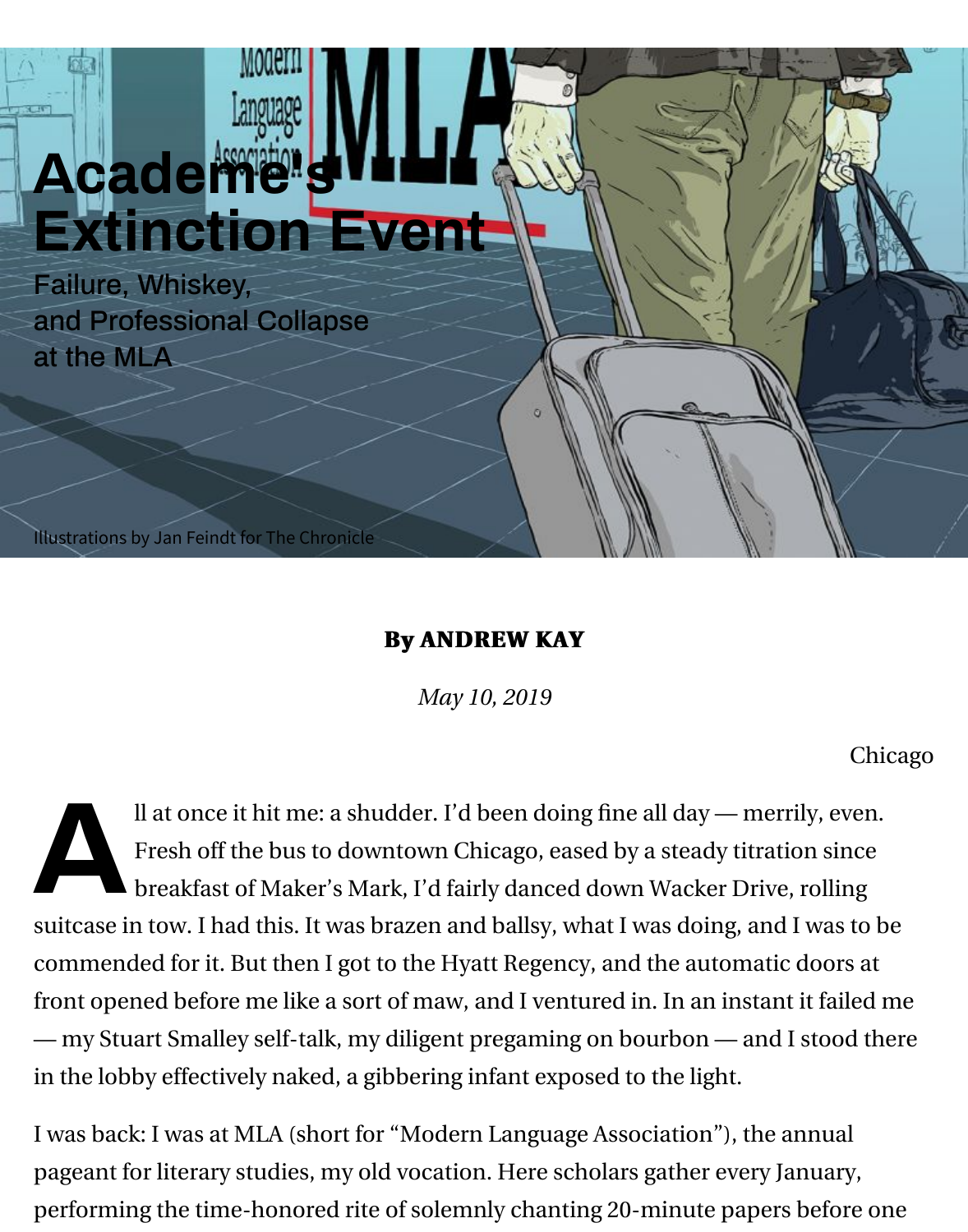fruitlessly. Along the way I developed an anxiety problem and several exotic t blinking got sort of messed up; I started baking compulsively. At last I left, pu an essay that likened the academic job market to Tinder

(https://thepointmag.com/2017/examined-life/pilgrim-tinder-creek), but so more depraved. It felt like walking out of a place and tossing a Molotov cockt shoulder.

[Academe, as anyone knows who's tried to leave it, is like a partner who](https://thepointmag.com/2017/examined-life/pilgrim-tinder-creek) is wre hard to quit. When it was good, it was amazing. God, the highs! The horizon of happiness seemed unbounded. But the partner turned out to be a nut job wh demanded nothing less than all of you. Move to a different city every year, the stipulated. Subsist on bread crumbs. Completely debase yourself. They const evaluated your "performance." On a whim, they dressed you up in a sailor su you.

It was finally too much to bear. I got out to save myself, starting life anew as a and journalist. And I landed a part-time job at a private company, teaching w students with disabilities. I could hardly believe my good fortune in escaping.

## *Academe, as anyone knows who's tried to leave it, is like academie, as anyone knows who's tried to leave it, is like partner who is wrenchingly hard to quit.*

The touch of an ex-lover, though, is not so easily forgotten. Swimming happil your new life, you are swept back by an undertow of remembered joy that draw its source. At work in the evenings, standing at a whiteboard desk and helpin with a paper, I found myself scrawling lines of Blake onto the desk's surface v marker, dreamy and distracted. "Sooner murder an infant in its cradle than n unacted desires," went one. The line gleamed like a talisman from another w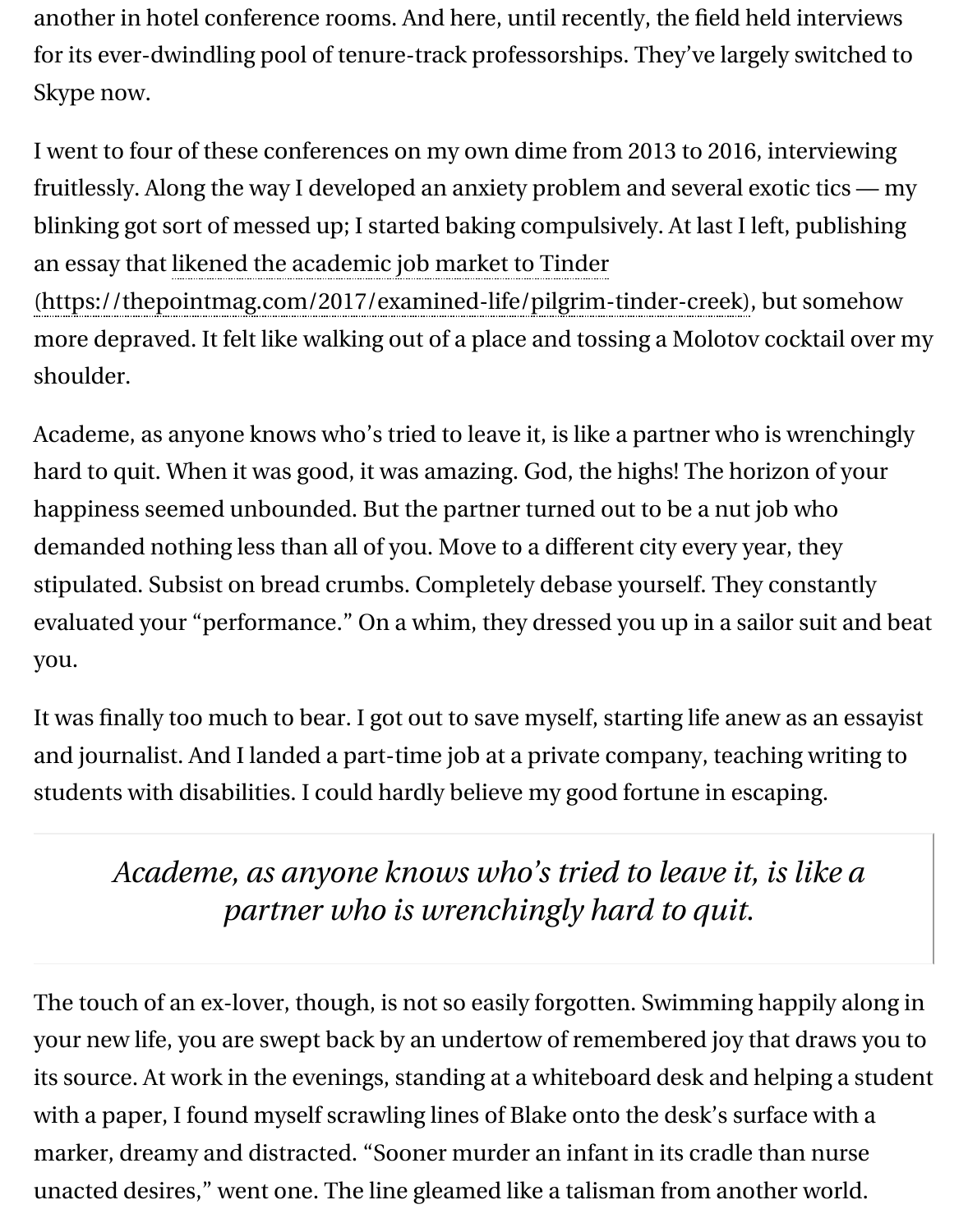flame: I craved closure. I felt a desire to be vindicated in my decision to break and with it a morbid curiosity about what the profession had been up to since But perhaps this was all so much gauzy self-deception, a heap of self-flattering beneath which lurked the real, unvarnished motive behind most such meeting parched, and I missed it.

ow can I conjure MLA 2019 for you?

Have you ever seen that viral picture (https://www.golfdigest.com/story/the: 2017 of a party of Oregon golfers calmly putting while, in the near distance, a consumes the landscape? Trees blacken; smoke, pinkish-gray, shrouds every impasto blots; nature itself seems to creak, groan, and at last give way. But th go blithely on. The conversion of this Edenic place into Dantean incandescen interfere with the genteel game they know and love  $-$  or, if it will, they are de to get in one last round before the region is razed. "Eye on the ball, Chet!" one them saying. "Not on the cataclysm!" of-golfers-playing-on-as-an-oregon-wildfire-rages-nearby-are-absolutely-nuts)

Thus MLA 2019. In conference rooms located in the depths of the hotel, the field vigorous minds — Lauren Berlant! Bruce Robbins! — teed off powerfully before spectators, launching fresh takes on everything from satire to the nature of criti They often began the same way: with the stated intention to "trouble" or "dis existing paradigm by staging an "intervention." A windup would follow: "If, a suggests, ..." the speaker would say, gathering might. Then a swing, swift and the intervention sailed through the intellectual firmament, and, with luck, for critical mark to the dazzlement of those present: birdies of theoretical acume of originality.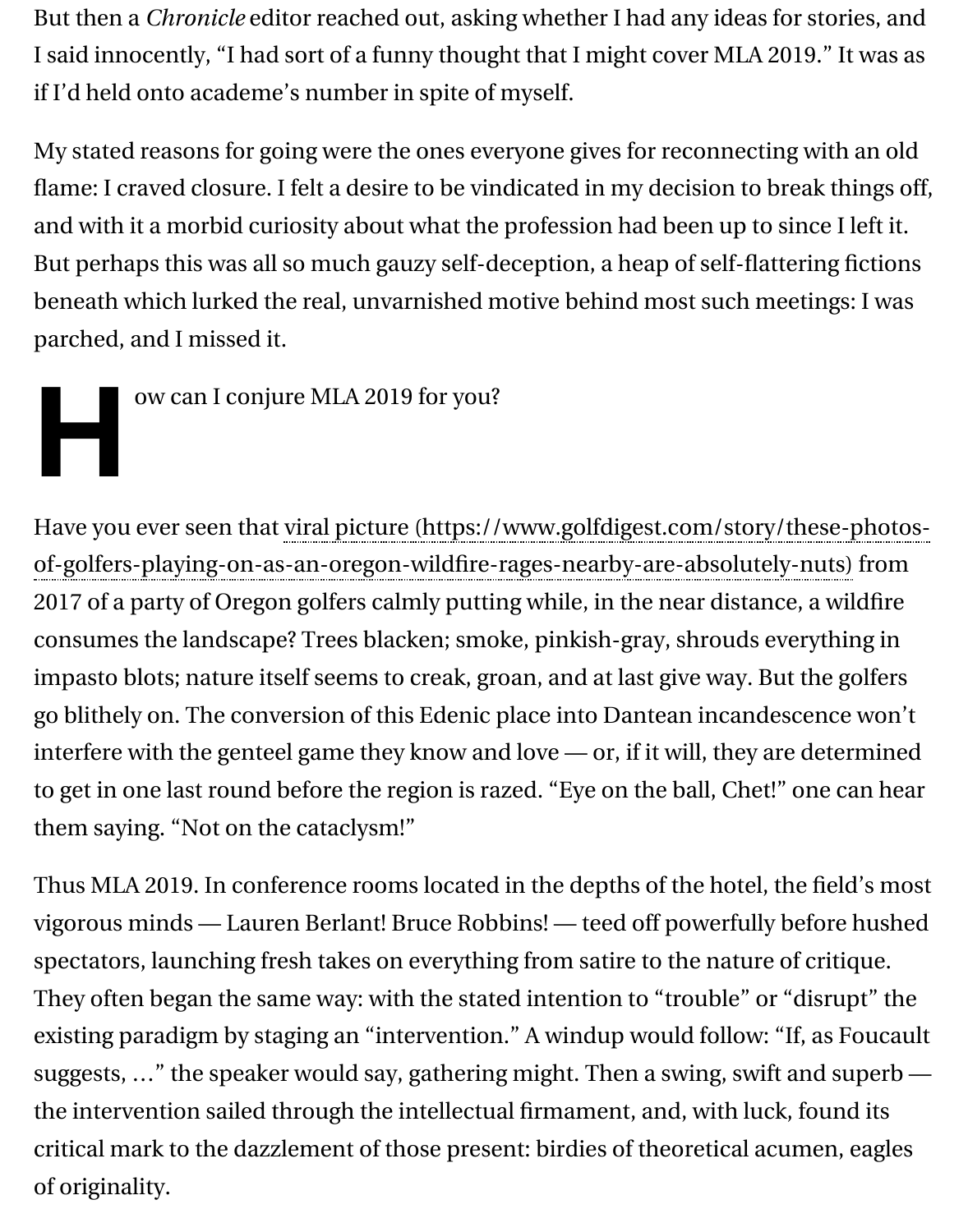were getting in one last round.

Upstairs, the lobby served as a kind of clubhouse. There was a bar at the cent restaurant beside it, and, at the outer edges of the room, furniture on which p lounged. In between was an open space populated by islands of academics w a self-conscious aesthetic that, in the case of the men, might be termed *formalflippant*: hair mummified with product; scarf; sport coat; too-short khakis; an bit of irreverent punctuation dropped at the end of some sartorial sentence, I Balances. A dozen women unwittingly wore the same suit from Ann Taylor, w myriad others went full flight attendant.

Old friends bumped into one another, clutching at lattés, trading news, drop casual references to the "capitalocene." A scholar described some new project development; her friend nodded, wide-eyed and hypercaffeinated, uttering that trending expression of assent among the grotesquely overeducated: the rapid "YahYahYah!"

All around them, the humanities burned. The number of jobs in English adve the annual MLA job list has declined by 55 percent since 2008 positions-are-tenure-track-according-new-aaup). Whole departments are be [extirpated by administrators with utilitarian visions; from 2013 to 2016,](https://www.chronicle.com/article/What-We-Hire-in-Now-English/245255) colleg Stunning-/245526). Meanwhile the number of English majors at most univers continues to swoon. (https://www.chronicle.com/article/What-We-Hire-in-Now-English/245255) now account for all but a quarter of college instructors generally (https://www.insidehighered.com/news/2018/10/12/about-three-quarters-a foreign-language programs (https://www.chronicle.com/article/Colleges-Lo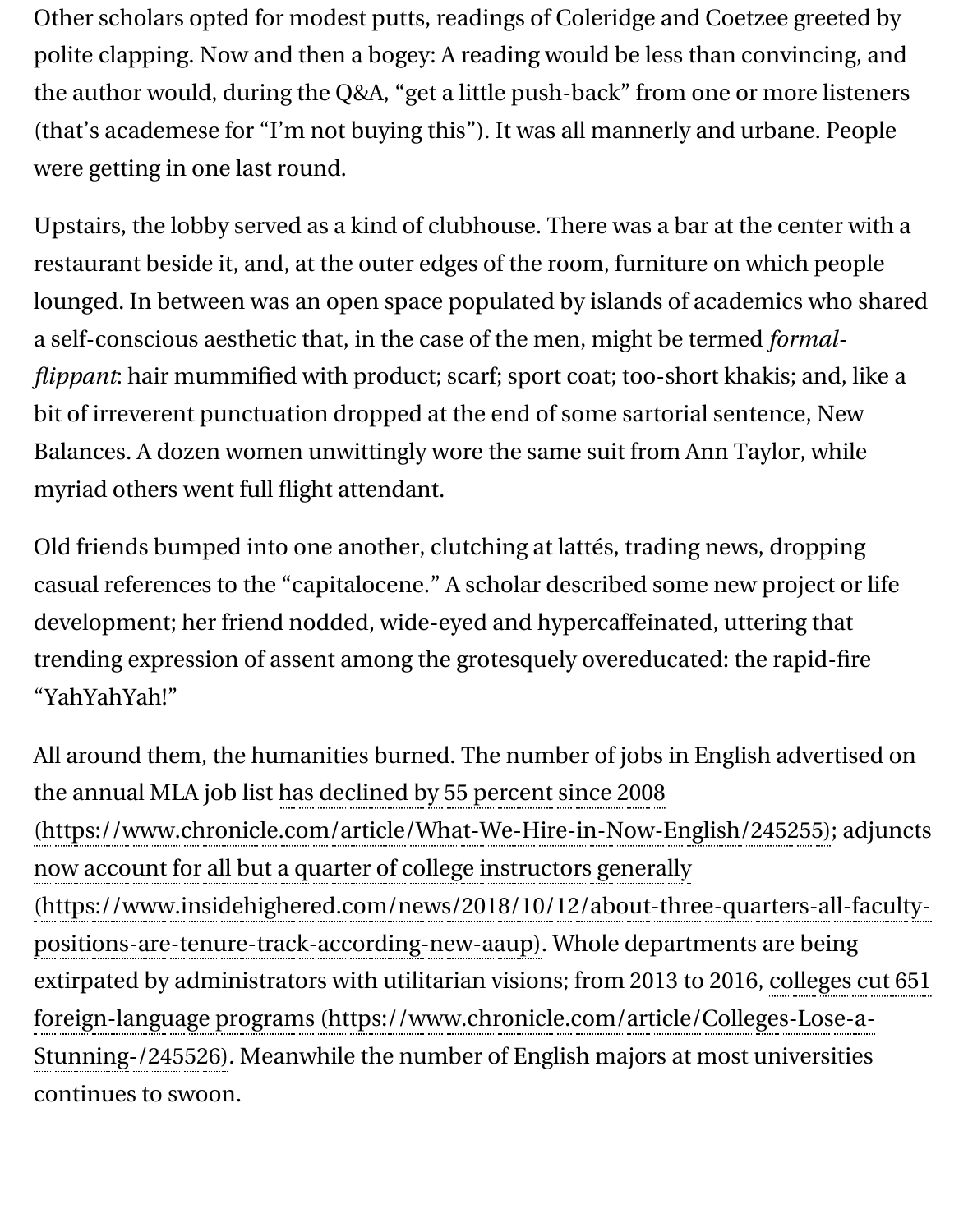None of this shows any sign of relenting. It has, in fact, all the trappings of an extinction event that will alter English — and the rest of the humanities — irrevocably, though no one knows what it will leave in its wake. What's certain is that the momentum impelling it is far past halting; behind that momentum lies the avarice of universities, but also the determination of politicians and pundits to discredit humanistic thinking, which plainly threatens them. They have brought on a tipping point: The stories they have told about these disciplines — of their pointlessness, of the hollowness of anything lacking entrepreneurial value — have won out over the stories the humanists themselves have told, or not told.

"Have I stayed too late at something that is over and done?" asked Sheila Liming, an assistant professor at the University of North Dakota. Owing to enormous state-budget cuts, Liming told me, tenured and tenure-track faculty in her own department have lately been diminished by more than half. She likens herself and her colleagues to guests who have arrived at a party after last call. "That characterizes the morale of the people who come to this conference now. The project of academia might be over."

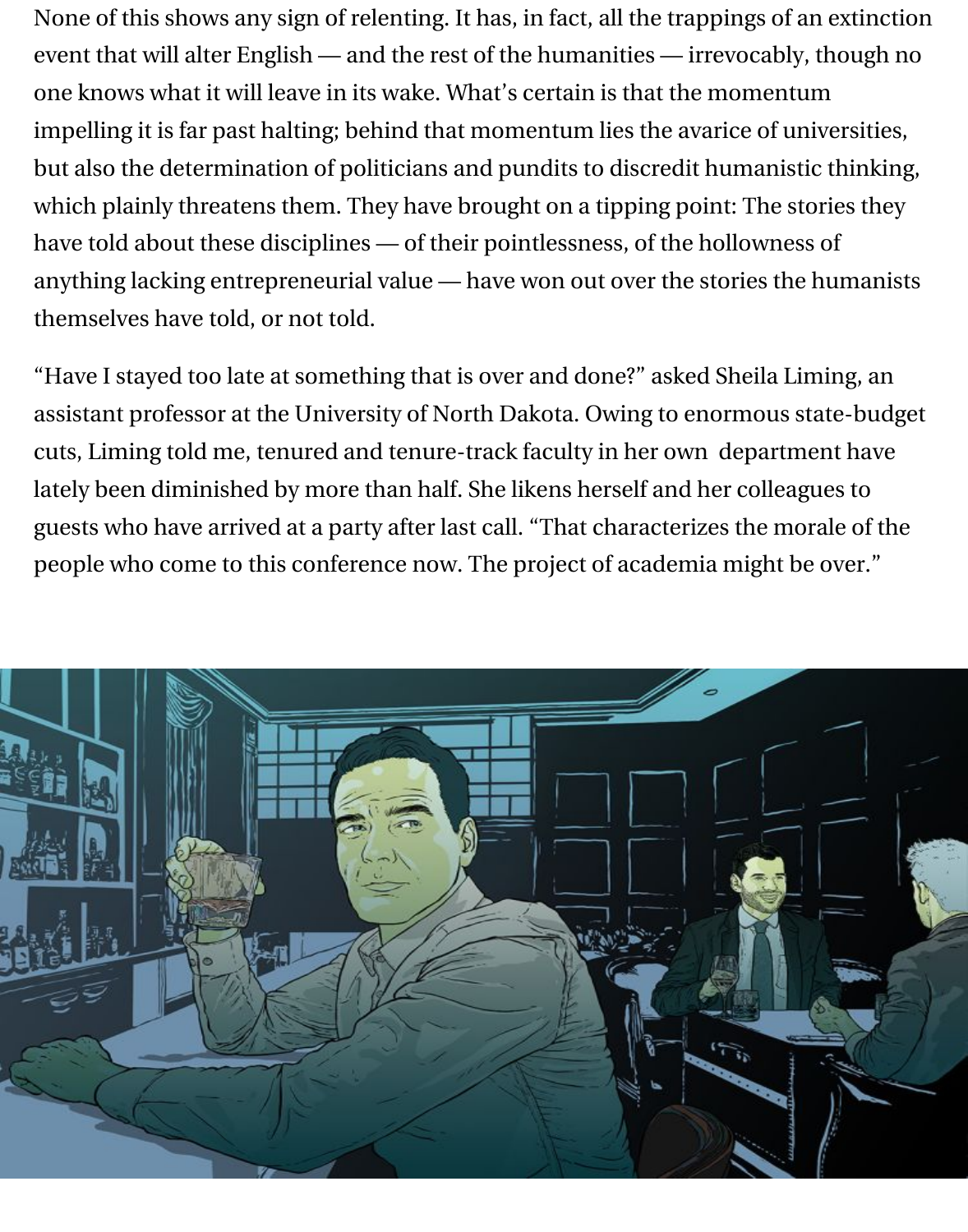**B**y evening I was down in the lobby hanging around the bar. I inhaled some offensively priced cut of grass-fed beef, charging it to *The Chronicle*, and became loosened by a trio of Bulleit Ryes. Numb-faced and cheerful, I decided it was time to start ambushing the academics at the bar. This seemed a decent way of taking the profession's pulse.

So I looked about for victims. I spotted a pair of men sitting across from each other in a booth, talking animatedly. One looked older than the other — roughly 80, hoaryheaded and clad in a blazer. The other, though upward of 70, struck me as more boyish even from afar. He had a giddy laugh, a piercing glissando that spanned at least two octaves and sliced through the room's ambient noise. It wafted me to them.

"Hi, guys!" I slid in beside the younger of the two and introduced myself as a reporter. Their dialogue died immediately. The older man winced. I was a midge alighting between old friends, short-circuiting conversation. But I didn't care.

The younger guy introduced both of them: he was John Schilb, a professor at the University of Indiana at Bloomington and editor of the journal *College English*. The older guy — who continued to eye me skeptically — was none other than Gerald Graff, a former president of MLA, author of numerous books on writing and the history of the profession, and a professor at the University of Illinois at Chicago. He was once a big deal. "Gerald Graff," his website reads, "stands as the profession's indomitable and indispensable Arguer-in-Chief."

Graff went on studying me in silence, with a pained, almost pitying expression. "Hey, I'm not just some schmuck," I said finally. "I did a Ph.D. in English."

"That," Graff replied, "might actually make you a schmuck." I admit I was caught offguard: it was as if a much older dog, one who had been sizing me up suspiciously at a distance, had now approached and mounted me. Two seconds of mute awkwardness ensued. But then Schilb released one of his shrieking glissandi, and I started laughing at that, and our overlaid laughter defused the moment, which passed.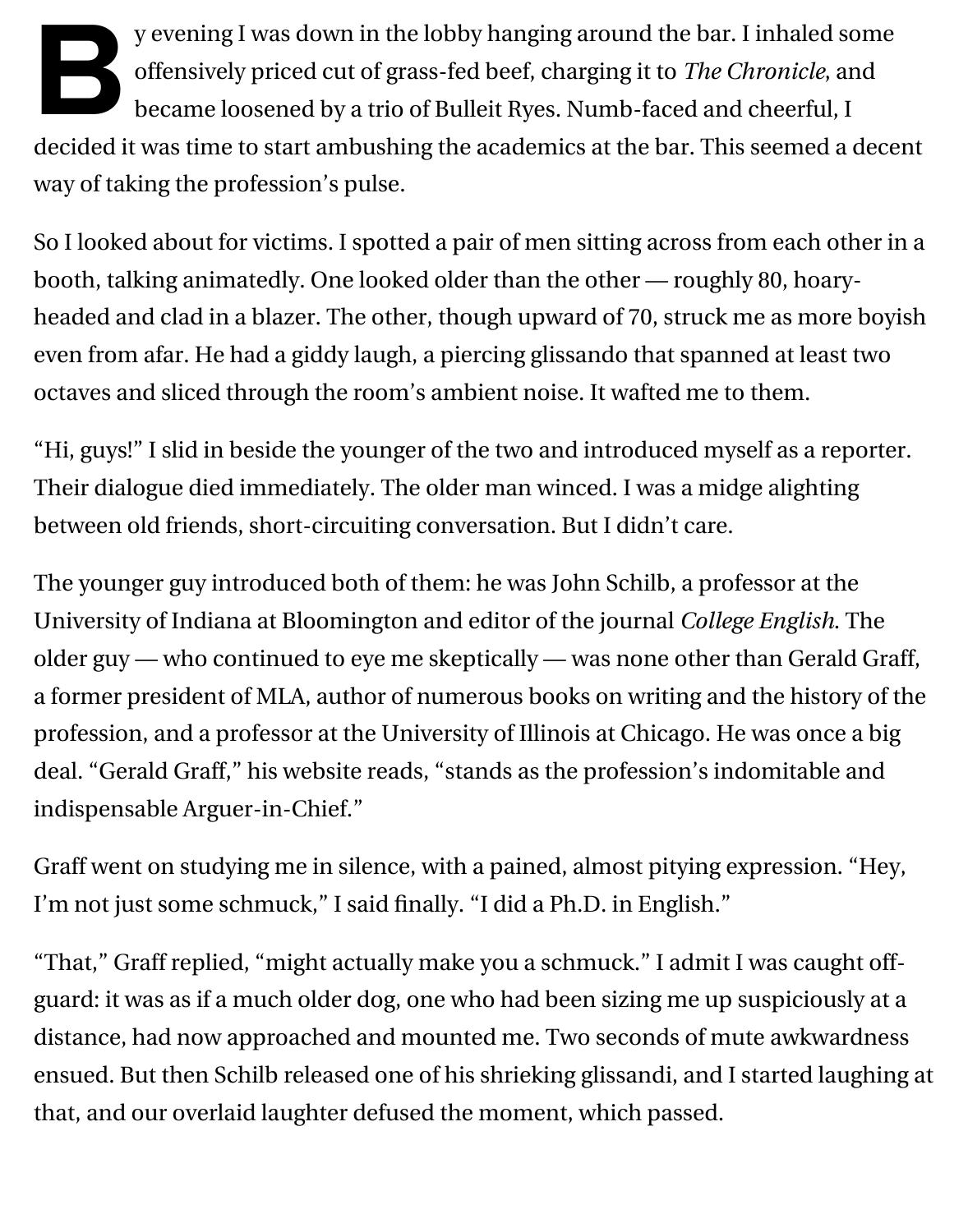Graff — who turned out to be a teddy bear — recalled his early days in the profession, during the 1960s. He described a field at once deeply flawed and more civil than it is now. "When I started out, the profession was very much an old boys' club," he said. "The big thing was, could you hold your liquor? That was a factor in hiring." As a new Stanford Ph.D., Graff found himself in a strong seller's market: "When I went out for a job, in '63, you had to really fight off employers. You got [solicitations] in the mail from the University of Hawaii, USC — good, high-profile places."

It was a time of dumb-delirious plenty, during which refined men — men who had leapt unimpeded into careers of contemplation and comfort — politely debated the nature and import of poetry, drama, novels. An old historical scholarship, one that took a philological approach to literary works, vied with the New Criticism, which saw those works as transcendent objects, harmonized unities that rose above historical circumstance and aspired after universal meaning. "They were rivals in their writing," Graff remembered, "but they were actually social friends. Everyone was a gentleman then."

In the decades that followed, expansiveness of all kinds — the increased inclusion of women, the advent of a range of approaches that brought literary-critical methods to bear on every aspect of culture, from sexuality to disability — coincided with the shrinking of the field itself, its available jobs and funding. Already by 1977, when Schilb went on the market, there were signs of future collapse: "This job-market crisis now," Schilb emphasized, "has roots in the early '70s."

The fall from that time of ease and abundance — what might be termed Peak English was a 50-year process stunningly accelerated by the 2008 recession. But the mere fact that there *was* a Peak English helped explain why so many older professors had difficulty grasping the magnitude of the current collapse — and why they have happily gone on accepting new Ph.D. students and grooming them for a future that doesn't exist. That these faculty came of age during Peak English — or closer to it, anyway, than their millennial counterparts, in a time of relative plenty — meant that many retained a maddeningly deluded vision of the market.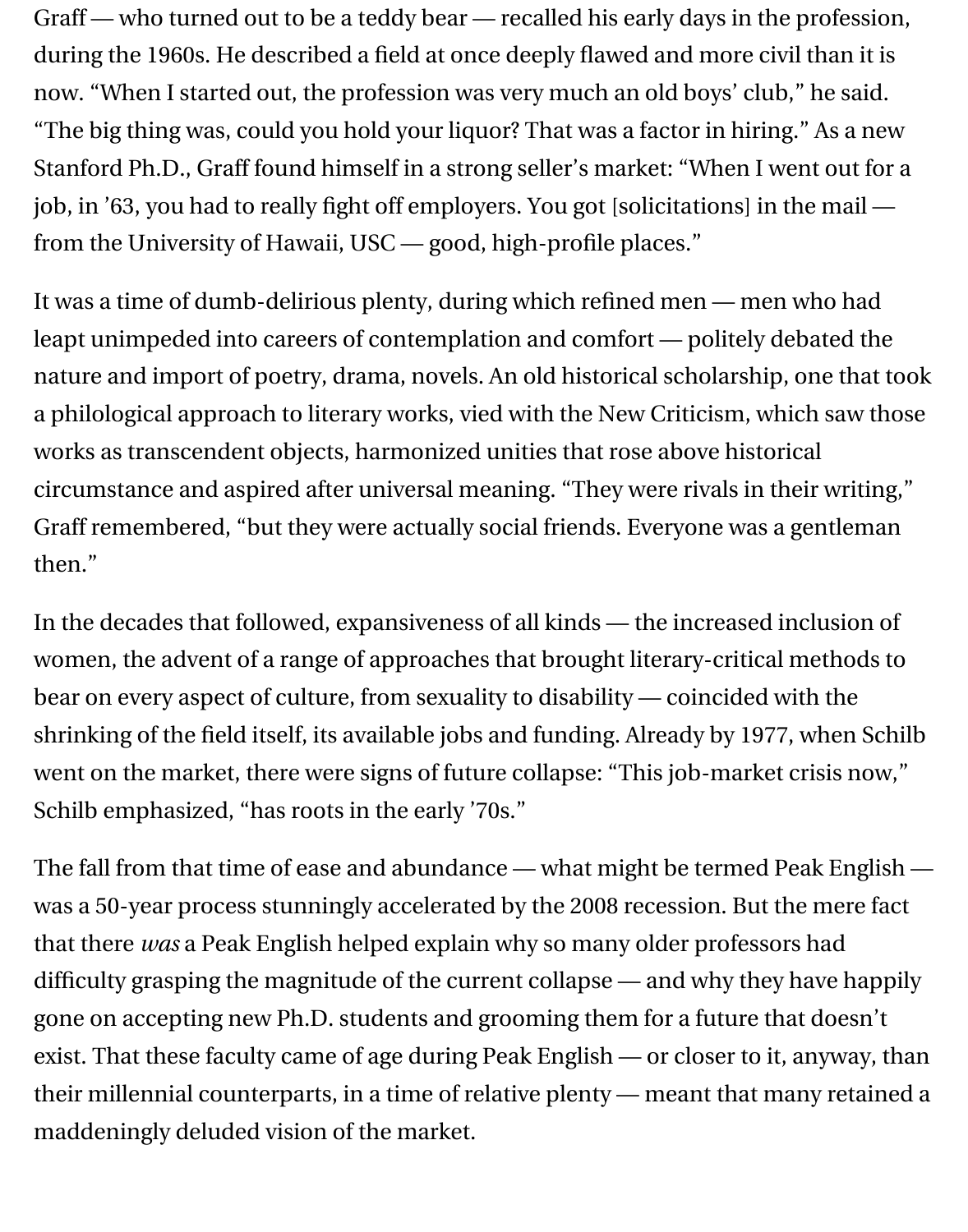"*My* students get jobs," I recall being told by an older faculty member in my graduate department. "The market is bad," another coolly remarked once, "but it's not *that* bad." There was a beguiling hubris behind those words, bound up with these academics' need to reproduce themselves through their grad-student protégés — and, of course, to reap the benefits of cheap teaching labor. Far easier to inhabit these fantasies than reckon with the profession's extinction, and your own.

Graff, Schilb, and I shook hands in the end, fully friends, and I resumed wandering. At some point I looked up and saw, at a distance, a member of one of the many search committees that had rejected me over the years, surrounded by friends and talking jovially. It seemed to me that our eyes met for a moment. I turned aside with a start. Had she spotted me? Surely it didn't matter — but seeing her had thrown off my dopeydrunk equilibrium. I walked a lap around the lobby, ordered another neat rye, and went back to ambushing strangers.

t was past 9. I headed toward the men's room to freshen up. I had to get lucid; in 15 minutes I had a meeting with Caroline.

**I**

I stood at the bathroom sink splashing water onto my face, then peered at that face in the mirror. I was 36, nearly a decade older than when I'd first met Caroline Levine, the Victorian-literature scholar who became my dissertation adviser at the University of Wisconsin at Madison. It happened as I wandered through a Walgreens one day. I entered an aisle and saw this person I recognized from the department website, who looked laughably out of place in the store's crude, glaring light — this red-haired, Pre-Raphaelite figure standing among Starbursts and Herbal Essences. I blundered up and introduced myself, and we chatted easily.

"We should meet!" she said, meaning at her office. She said it with such homey, unaffected warmth, it was as if she were inviting me over for brownies and Capri Sun. I went. The meeting led to an independent study on Gerard Manley Hopkins, the Victorian poet and Jesuit priest, which led, in turn, to a dissertation on 19th-century poetry.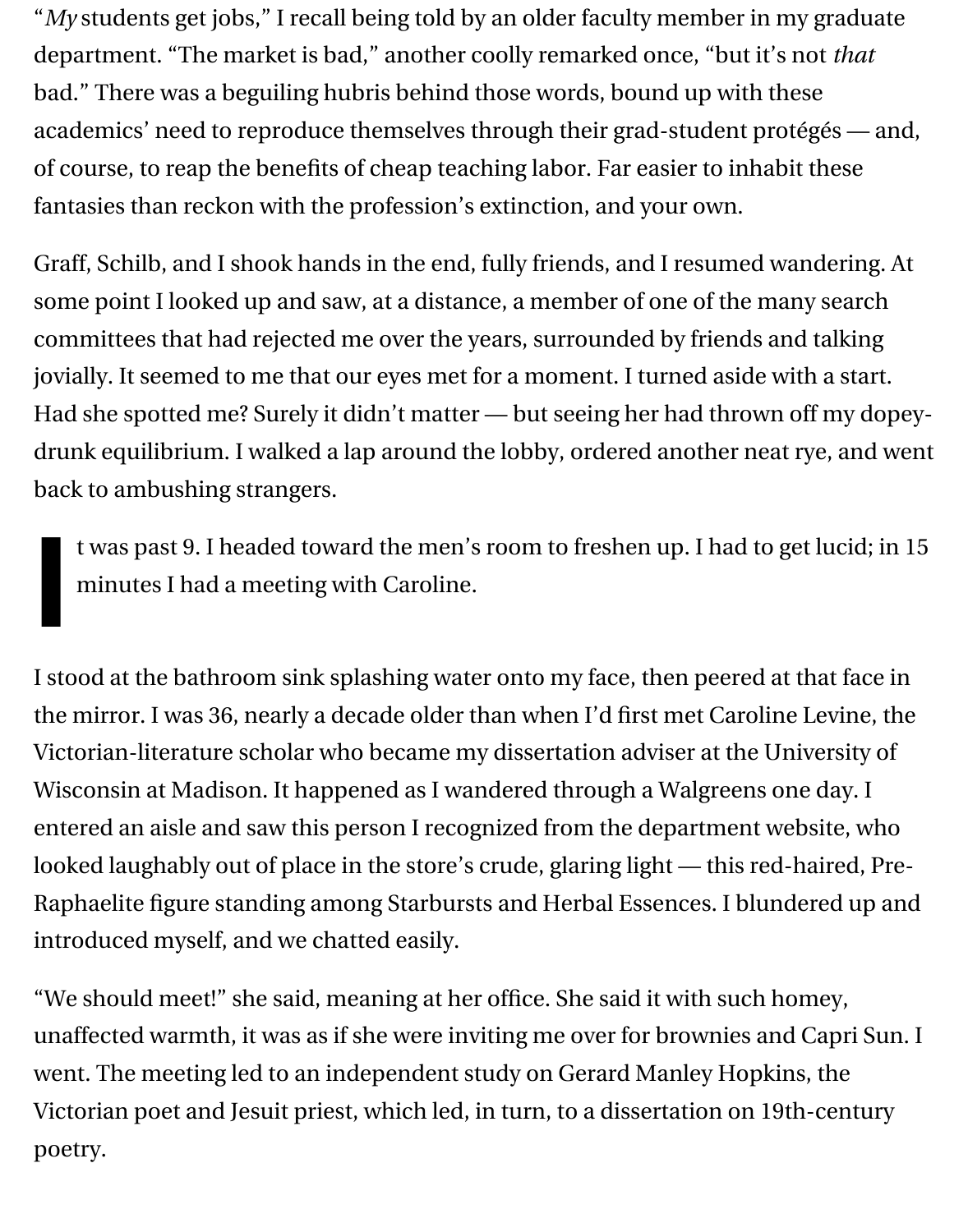It was immediately apparent that she wasn't normal. Her feedback on my written work was instantaneous and staggeringly profuse. She sent me spontaneous emails "just checking in," or recommending a book, or observing that I'd looked downcast at some meeting we'd both attended, and was everything OK? She signed all these missives "C." — as if we'd attended 4-H Camp together. You could call her maternal — many did but then you'd have to note that she was upsettingly insightful and prolific. In that tension lay the essence of Caroline: on the one hand, a Girl Scout den mom chairing departments and dissertations, ever cheerfully exhausted, ever proffering career advice like Thin Mints; on the other, some next-generation academic whose productivity, when you paused to think about it, scarcely made sense, obeyed some calculus that was other than human, and faintly disturbing.

At the time we met, I was still very much this dumb kid who played beer pong and poked people on Facebook. Yet here was a prominent academic on her way to the top of the profession, who'd discerned something in me and was determined to bring it out. So many high-powered professors couldn't care less about graduate students scarcely know they exist — even though their 2-1 and 1-1 teaching loads depend on those students. That Caroline did was bewildering. What had she seen in me?

Email by email, meeting by meeting, she was building me up, like some sage trainer whipping a novice into fighting shape. Her praise was transfiguring; I came to believe it. I landed an article in a major journal, nabbed a fellowship or two — and felt myself changing: each essay or chapter was a new lap run, a fresh foe bested. The time came to go on the market. We did mock interviews, sat at her house poring over sample syllabi I'd drawn up. The market was brutal, we both knew — "But you'll land on your feet, of course," she predicted.

Except I wound up supine on the mat.

The thing you have to understand is the wrenching strain placed on these relationships when the advisee doesn't get a job. If your adviser cares deeply, they watch from your corner as you endure this drawn-out bludgeoning, watch your life's prospects shift and attenuate; they watch as your worldview turns rancid, as the nature and meaning of the time you spent together, all the numberless hours, curdle in hindsight. All this they see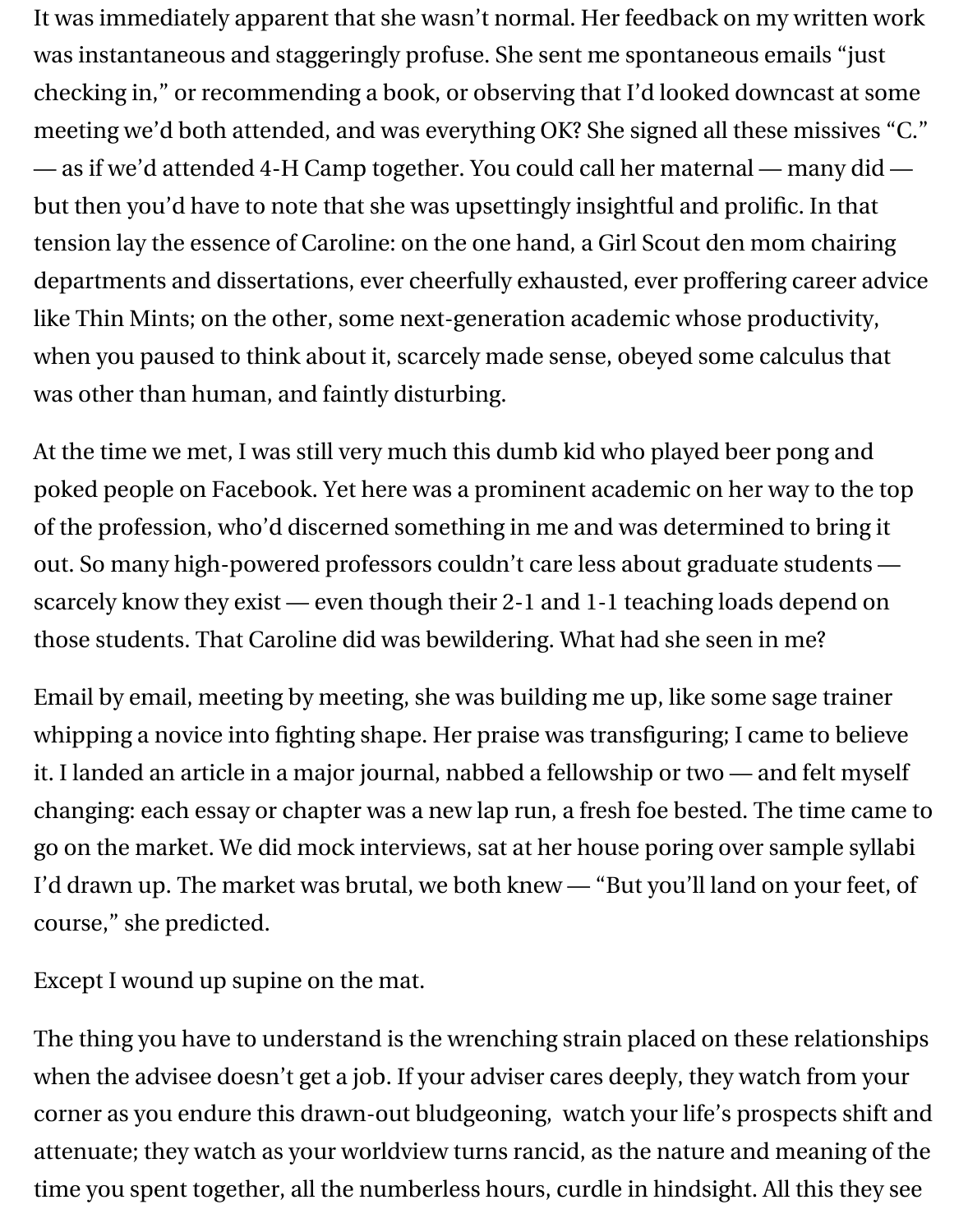from a place of secure employment, having themselves the thing you need. You may even come to resent your adviser for a time, even if they've funneled untold amounts of unpaid labor into your work. It's irrational, of course, but you may do it all the same, because the alternative is to shift your gaze inward and confront this ghastly wound that's opened inside you.

At the very end, in summer 2016, I drove to Caroline's house. She'd gotten an endowed chair at Cornell University and was moving. I went bearing a pear torte I had baked, along with a card thanking her for her tutelage over the years. (I'd taken to making baroque desserts to keep my hands busy and my mind occupied, the way some people immerse themselves in odd jobs after someone close to them has died.)

I rang the doorbell and Caroline answered and invited me in, and we stood talking amid a sea of U-Haul boxes. It was one of those conversations that consist entirely of small talk, but behind the small talk lurk a million implicit meanings. By sheer indirection, I managed to convey that I wasn't going on the market again and had no precise plans moving forward.

There was a long pause. I turned to leave. "I'm still your adviser," Caroline suddenly said. It took me aback. I smiled weakly and thanked her, but instead of hugging her I reiterated how important it was to keep the torte refrigerated. She nodded kindly, and I left.

A couple weeks later, I took a job as a bartender, listing Caroline as my reference. I hadn't seen her since — until now.

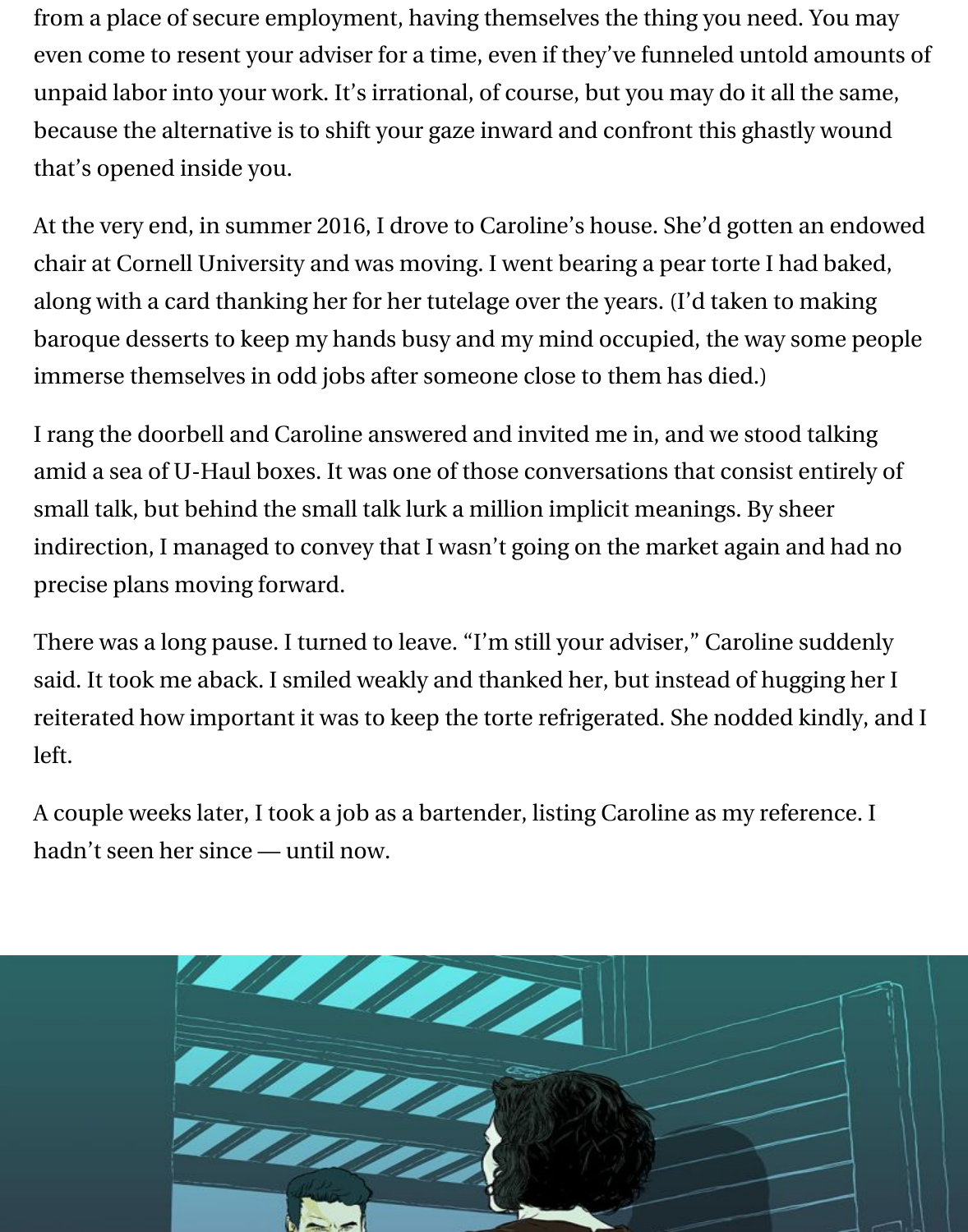

inutes after greeting each other, we were seated at a table and chatting<br>away. We leapt back into our old, easy rapport. I fell anew for her ready<br>laughter and warm, artless charm, her exaggerated nodding after I said<br>in t away. We leapt back into our old, easy rapport. I fell anew for her ready laughter and warm, artless charm, her exaggerated nodding after I said a thing, coupled with a loud and nasally "Mmmmmmmmm-hmm!" How reassuring these tics had been to me once!

Beneath that good cheer, though, she was melancholy. She had ascended to the top of the profession precisely as it collapsed. "I've always prided myself on being part of this large scholarly formation that has longevity and collective input, this glacial — " She caught herself. "I can't even say 'glacier' anymore, now that the real ones are melting!" We both laughed ruefully. "And now I feel like we might die altogether. So what are we contributing to, exactly?" Whatever remained of English departments after the extinction event, there would be "less stuff," she said. "Fewer texts will emerge as the ones we read."

I weighed this. Glaciers of accretive knowledge, the products of decades, were melting. Something was sweeping across the literary-studies landscape, and when it was done, that landscape would lie despoiled, its biodiversity starved to sparseness. In 40 years, English departments, if they existed at all, might manage to cover the grandest specimens — Morrison and Milton, say. But what of more-exotic fauna, like Victorian poetry?

I drew a breath and switched gears. "Are you … cool with what I'm doing now?" I said. I'm perfectly aware that this sounds needy and boyish: Who cared how I'd gone on to make ends meet after academe coughed me up? I could have become a pole-dancer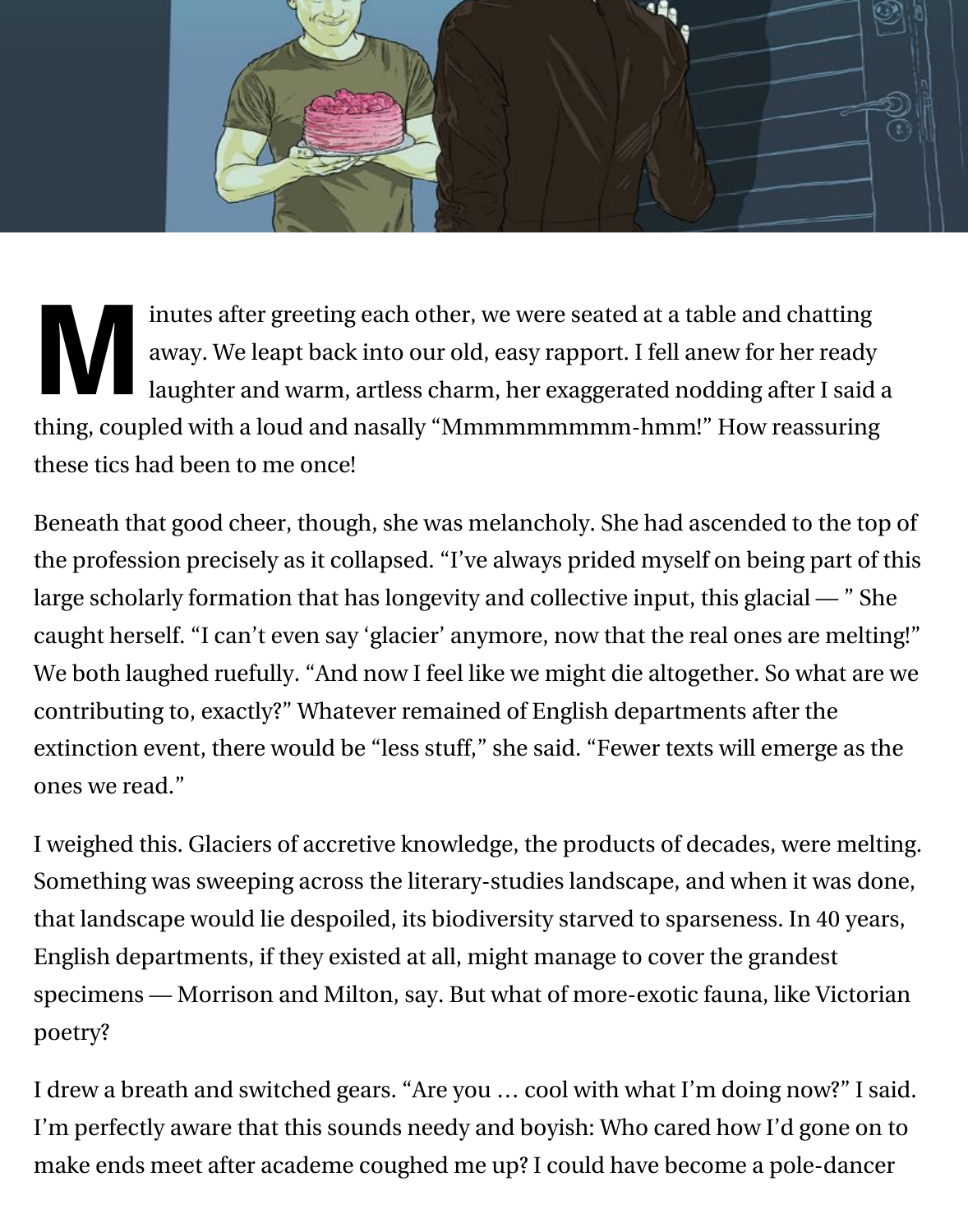and wouldn't have owed my Ph.D. program any explanation. And yet I found I wanted to know.

She looked at me unswervingly. "I am *totally* cool with what you're doing now. It seems really meaningful and valuable, and it draws on your training in interesting ways."

"All those hours, though!" I said, more desperately than I'd meant. Hours unspooled from both our lives, irretrievable now: a yardage of years.

"But that wasn't wasted time!" she said. "I don't ever think intellectual inquiry is wasted. I actually think a Ph.D. is a great thing. Provided you're not in debt, you're spending six or seven years creating knowledge."

## *The humanities are in the midst of an extinction event. No one knows what it will leave in its wake.*

I thought a moment. "Had you known from the very beginning that I wouldn't get a tenure-track job — that I would end up doing this — would you still have agreed to be my adviser?"

"Absolutely," she said. "I like the idea of this kind of knowledge dispersing into lots of institutions and corners of life. I mean, as long as you didn't ultimately *want* this thing that you didn't — that this world around us couldn't give you, then yes. There's no question in my mind, I would've agreed to."

I had to admit I was happy that a Ph.D. had been a potent prologue to my current life, disciplining me into a more patient thinker, a slicker architect of arguments. Asinine and medieval it had certainly been, in many ways — prelims! The dissertation itself! and had taken time, tracts and tracts of it. But the tracts of time — seemingly an endless postponement — had turned out to be their own reward, not least because I'd gotten to spend them with the person across the table, who'd built me up and modeled a new intellectual intensity for me.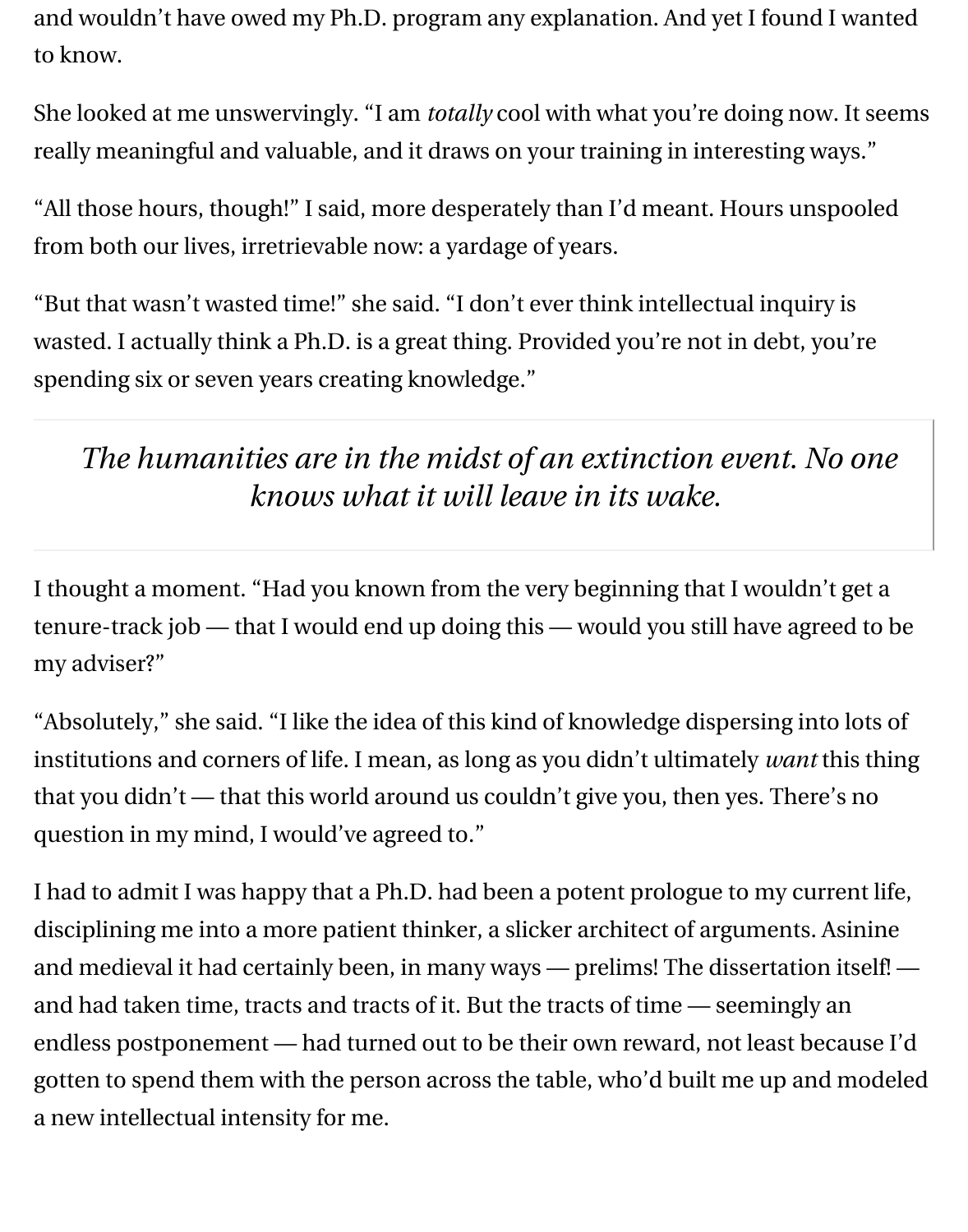independent study in 2010.) I read the first of its two stanzas aloud, then handed the [phone to Caroline, who read the second, and when she](https://www.poetryfoundation.org/poems/44395/gods-grandeur) finished we stood up. I hugged her. "Thank you for everything," I said.

woke the next morning with a hangover. I looked at my phone: it was the year anniversary of my finished dissertation.

**I**

The occasion always reminded me of Samuel Pepys, the 17th-century English He suffered from a hideous bladder stone — the best metaphor I know for a doctoral dissertation. Daily it accumulated inside him, drop by drop of minerals that hardened into a little globe. At last it grew impossible to live with, so he underwent surg anesthesia: multiple men held him down while a physician incised his perine tweezed it out, a mass the size of a tennis ball. It had no purpose; it was a use curiosity. Pepys kept it in his house as a grisly souvenir; I keep my dissertation bedroom drawer. He commemorated the removal with an annual party; I rais each January to my freedom and lightness.

I showered, dressed, and headed to the elevator, where a young man from Se University effused to a peer: "If you practice dialectic in the antinomian way that Adorno lays out, then you can't achieve the synthesis Hegel envisions." I star ahead.

Downstairs, wide-eyed scholars skipped to panels, kids let loose at Six Flags. wandered among them, surrounded but unrecognized, like a ghost come bac world once its own. I followed the current to a panel on Romanticism, where presenter argued for "the now-ness of Foucault's *Archaeology*." I was relieved discover that I didn't give a damn. All I could think was how strange it was that the endpoint of falling in love with, and dedicating your life to, poems about striding through the Alps and glimpsing sublimity: you wound up in a hotel r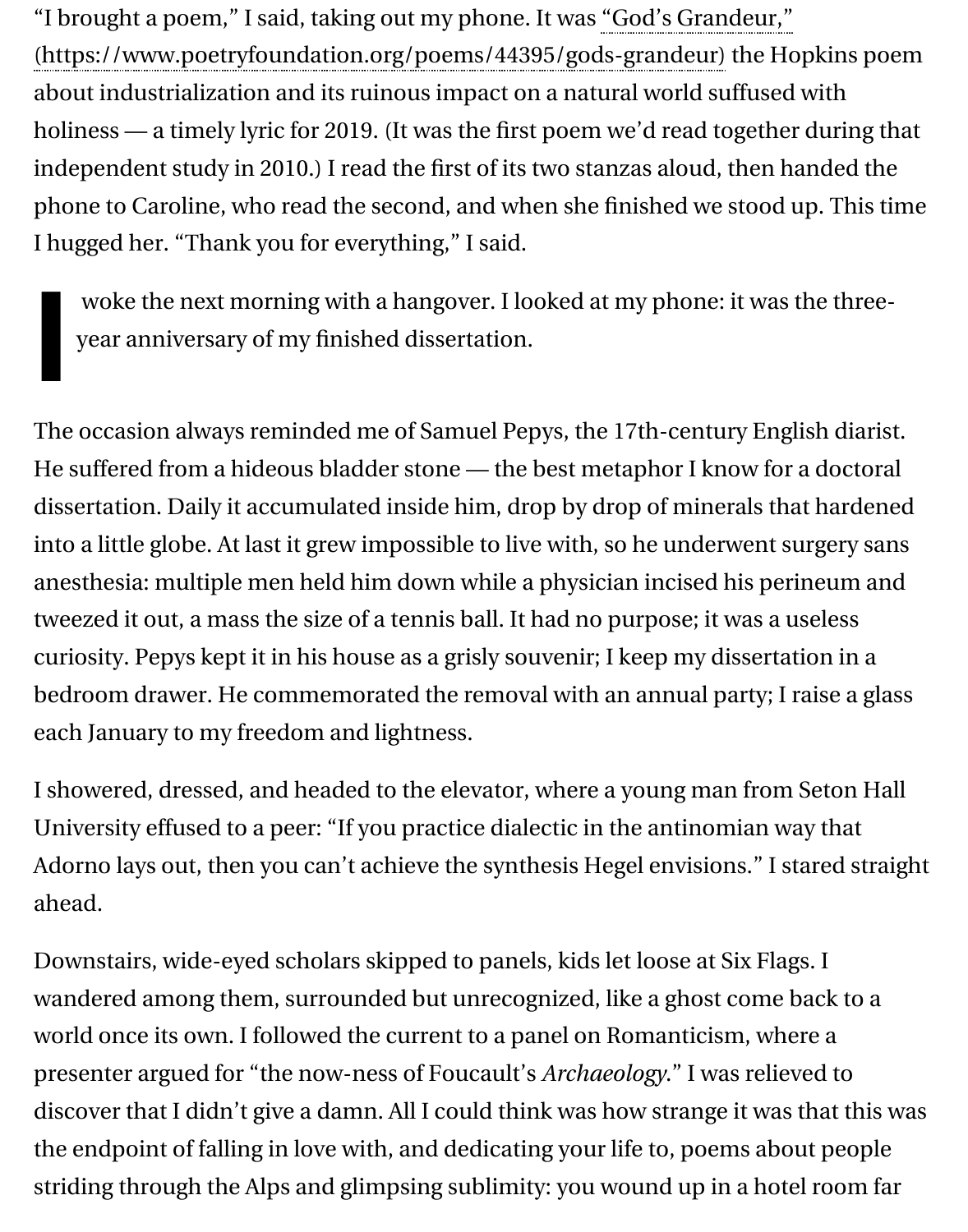shit with layers; , which sounds like a malady preventable by eating bran *imbrication* muffins.

I ducked out during the Q&A. So far, so good: I was unaffected, I still hated co I started hitting up more panels, developing a formula I would follow in the c the event: drop into panel, claim spot in back corner, take in talks with mans complacency, daring someone to move me.

At one panel, an eminent professor of comparative literature, speaking at rought words a minute and in a manner reminiscent of those old Micro Machines commercials (https://www.youtube.com/watch?v=57mTQpean9s), suggeste while language was obviously a flawed medium - handmaid of ideology, pri of signs — we might be circling back to a place where we can comfortably say advanced this claim with surpassing caution, all the while making use of a pr [amount of language. At another, a British academic clad in a winter jacket,](https://www.youtube.com/watch?v=57mTQpean9s) as bearing akin to that of the Dos Equis guy, imagined a more equitable academ future: "The pluriversity," he breathed, emanating mystery like strong aftersh "would exist as a networked decoloniality."

And yet many of these scholars were trying, with poignant earnestness, for dy and accessibility. At a pair of featured events called "Humanities in Five," aca were challenged to present their research in the form of five-minute elevator shorn of jargon. One presenter — Michael Bérubé, a scholar of American literature and a sort of ersatz Alec Baldwin — spoke of the liberating potential of science fic featured people with disabilities, and of the virtues of "making stuff up." "Wh fell asleep and let the business theorists lay a proprietary claim to the term  $cr$ he demanded, with Baldwin-esque abrasiveness. "Excuse me: Creativity is  $ou$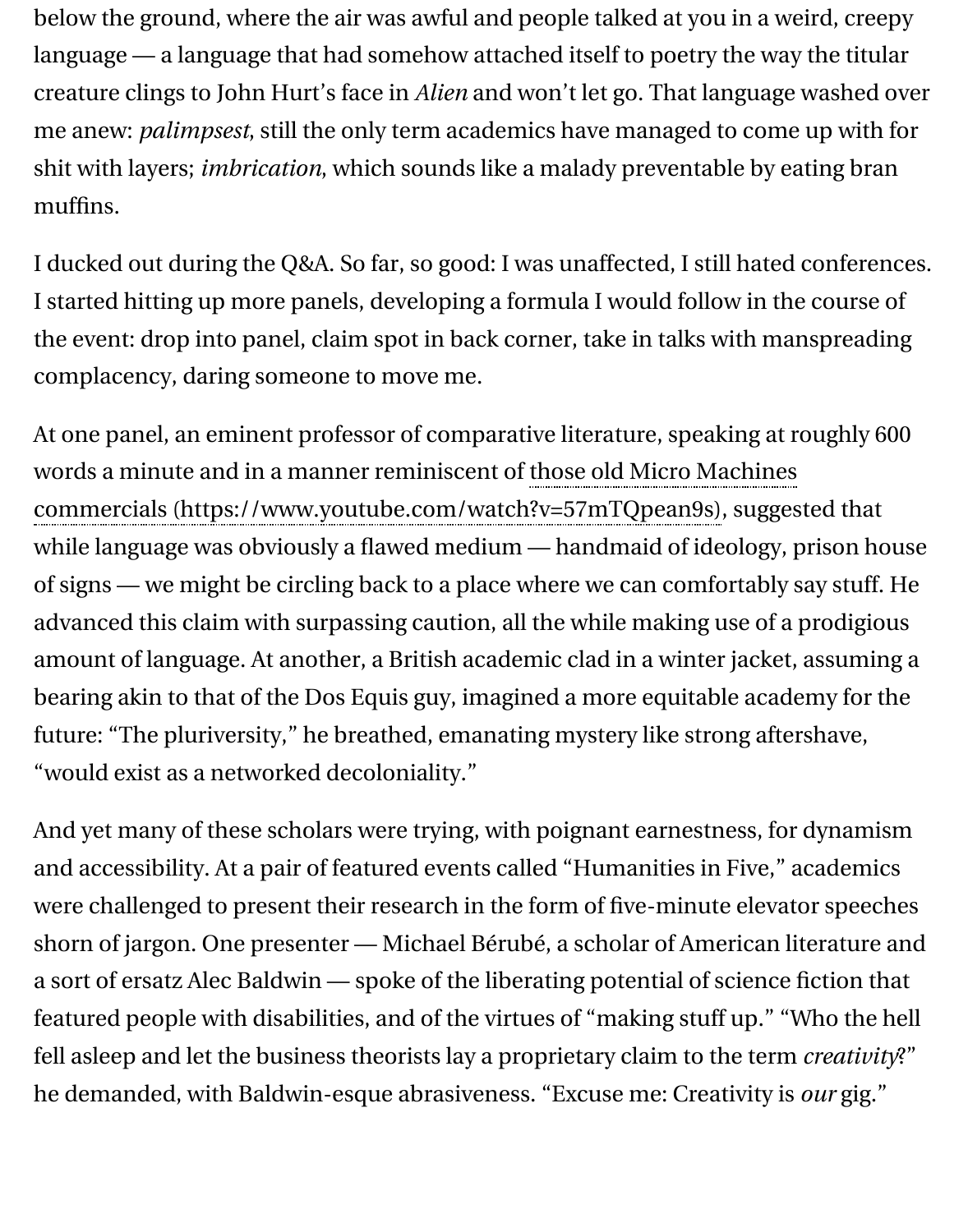It was a panel on "The Persistence of Ideology Critique" that threw me. On my browser, I had open the academic-jobs wiki, the site where anonymous applicants make updates to advertised positions in higher education, and where interested parties can go to track the real-time progress of those posts. Below each job listing are subheads representing the various stages of the hiring process — "Preliminary Interview," "Campus Interview," "Job Offer," and so on — and if candidates get, say, a campus interview or offer, they write an update alongside the relevant subhead. (Seeing others' favorable updates to jobs for which I'd interviewed had, during my days on the market, been a bit like doing shots of Roundup.) On a whim, I started making fake updates. I accepted tons of offers: offers in the 18th century, offers in early American literature, offers in my old specialty area. Offers in political science, in piano pedagogy. All the offers. "Offer accepted, motha\*\*\*\*aaas!" I wrote below one.

You could say I was coming unraveled. At some point, though, a presenter began reading a paper that caused me to look up at once from the wiki. This was Anna Kornbluh, of the University of Illinois at Chicago. Her paper was written in the same language as the others, but scythelike; she plied the language with weird skill, as if slicing a path toward some promontory of insight — and I found, to my surprise and unease, that I wanted to follow her there and stand and look out.

Her thesis was unsparing. "We have rhapsodized demolition as liberation while literally laying ruin to the university," she argued, "a horror to be beheld by future historians in the unlikely event there are any." Literary theorists, by prizing an ethos of destruction in the name of freedom, had ironically aligned themselves with the external forces — political, administrative — that had for years conspired to obliterate the institution in which they work.

"Human beings," though, "are essentially builders," she noted, channeling Marx — "architects of ideas" as well as topplers of norms. Both gestures, affirmation and dissent, are "life-sustaining"; ideally they coexist, equipoised, twin components of a fulfilled life. A reconstructed university — and wider world — would depend on recovering the constructive and visionary impulse, which the profession had too long devalued in favor of critique. "Get building," she enjoined the room.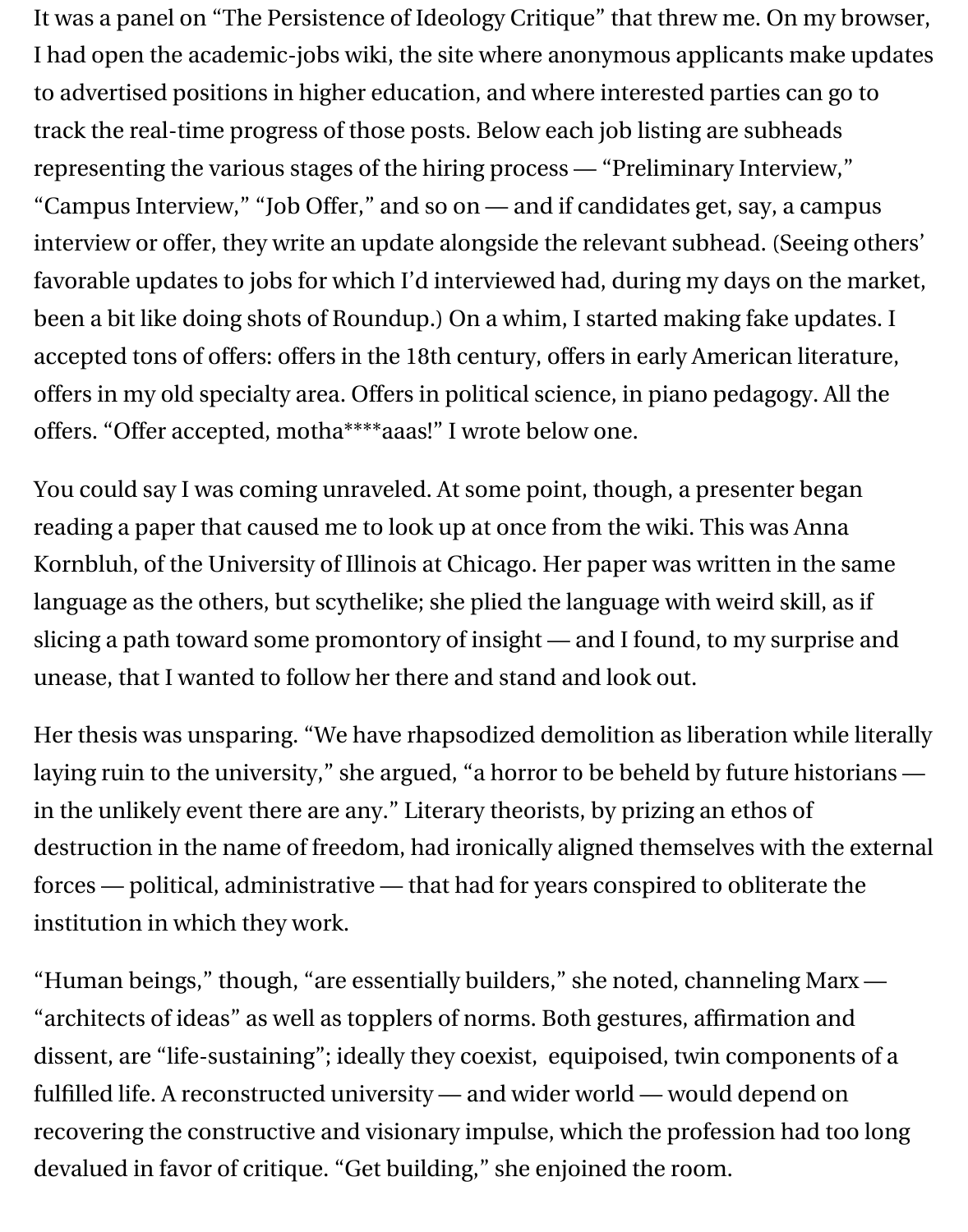have to build up the university by unionizing, by fighting administrative bloa committing more to service work, which too often gets belittled and falls to w She thought for a moment. "The threat of extinction — not just academic ext but human extinction in worsening ecological conditions - is a vicious one to for wild imaginings, which is exactly what the humanities enable."

I walked off grappling with this — and grappling, too, with the wider implicat I'd seen. I saw a guild struggling, with tragic belatedness, against something and overmastering that was baked into their future and would go on ravaging until they were changed, perhaps beyond recognition. Whether they themsel helped set the devastation in motion — by espousing an ethos of demolition backfired; by failing to communicate themselves to a wider world and thereb vacuum in the public discourse around what they did and why it mattered, w enemies eagerly filled — seemed a question infinitely debatable. But there was pathos in the lateness of their confronting the threat, and in the threat's shee scale, which dwarfed their tools for combating it. It was too late. But then the more urgent time than too late.

**I** returned to the lobby filled with an unwelcome nostalgia: I was antsy with elevated talk of poems and novels. So I went up to my room to do a hit of something and settled on Hart Crane, the modernist poet whose verses transporting — are like verbal speed. I put on a recording (https://vimeo.com/58256615) of Tennessee Williams reading "The Broken T

Crane's best poem, sat back and absorbed it, veritably snorted it, letting its hi stanzas hit my brain. I did line after line.

Suddenly I wanted nothing more than to talk about it with someone. There w [perhaps 50 people in the world who were intimately famil](https://vimeo.com/58256615)iar with "The Broke and I imagined that half of them were in this hotel. By Sunday they would be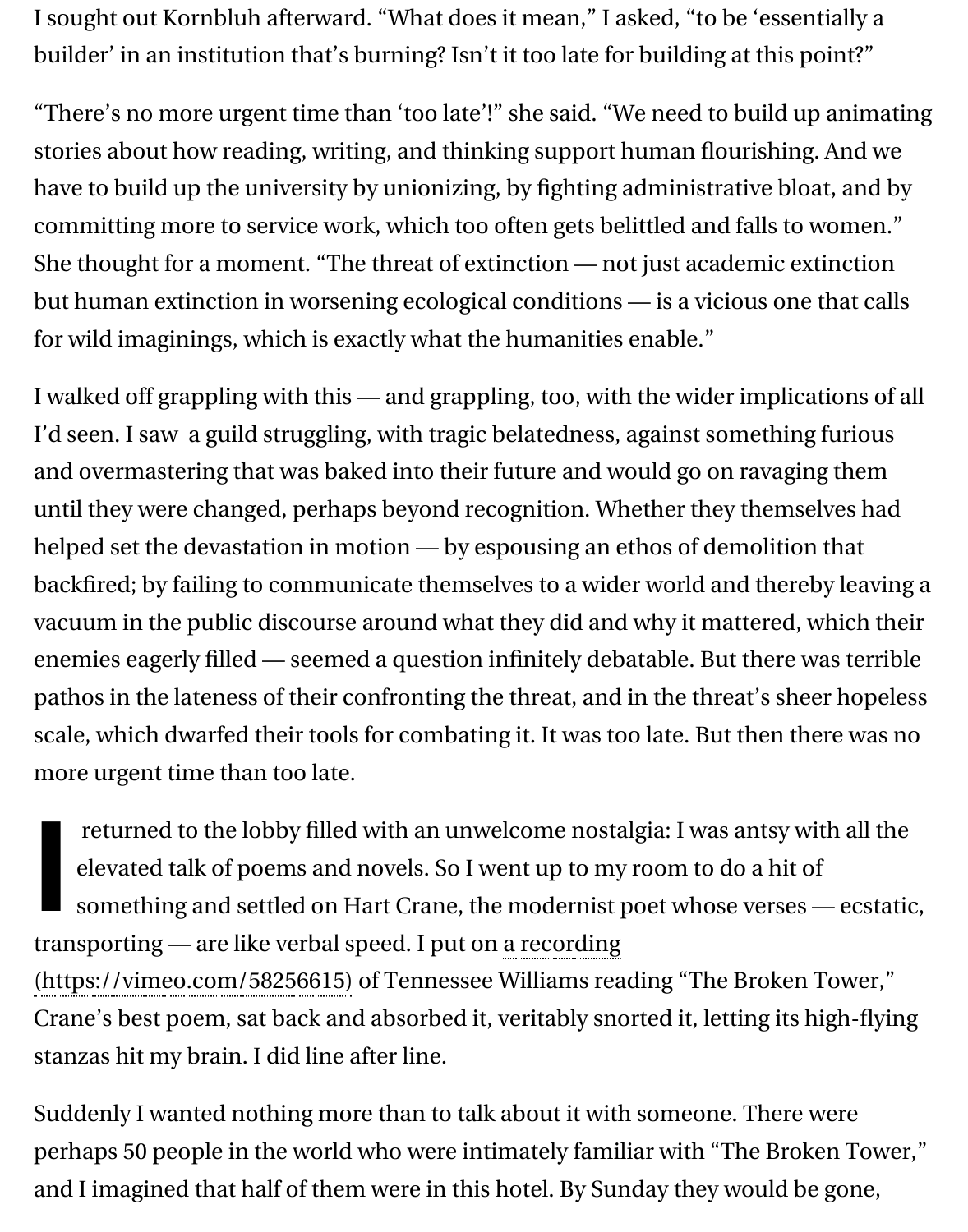returned to their far-flung lives. Should I look for an amateur book club when I got back home to Wisconsin, one where retirees sat about analyzing extremely difficult poetry over Rice Krispies Treats and Yoo-hoo?

The conference seemed, like the profession itself, to have run out of steam. In hopes of completing my pulse-taking of the field, I set about talking with a few people at the bottom of it, followed by one at the very top. Among the former — contingent academics, that is — the prevailing mood was, of course, far from sanguine. I had the sense that, overshadowed as they were by this unfolding calamity, all were trying to determine how to live with and feel about it.

"Something sociological is happening that's larger than any of us," said Jacob Tootalian, a scholar of early modern literature who recently served as a digital teaching fellow at the University of South Florida. "It's mind-boggling, the sheer ideas that are being pushed out. Academia feels like the opening lines of Ginsberg's 'Howl.' "

Later I met with Anne Ruggles Gere, at the time president of the MLA. She received me in an empty conference room, where we talked amicably of the extinction event: Gere noted that her home department, the English department at the University of Michigan, had witnessed a drop from 1,000 English majors to 200 during the previous eight years.

"Do you feel a bit like the captain of the *Titanic*?" I said.

"No," she said. "I don't know why, but I tend to take a more positive view. I think the changes that I'm seeing in the way MLA is functioning are cause for hope. I think we need to do a lot more educating of faculty, and of English departments, about how to rethink what they're doing. But I think it's possible. We're talking about smart people."

"So what are some of the other things that are now being done to make this a more humane experience for young scholars?" I asked.

"Which is 'this'?" she said.

"The experience of being at MLA, or just being on the market."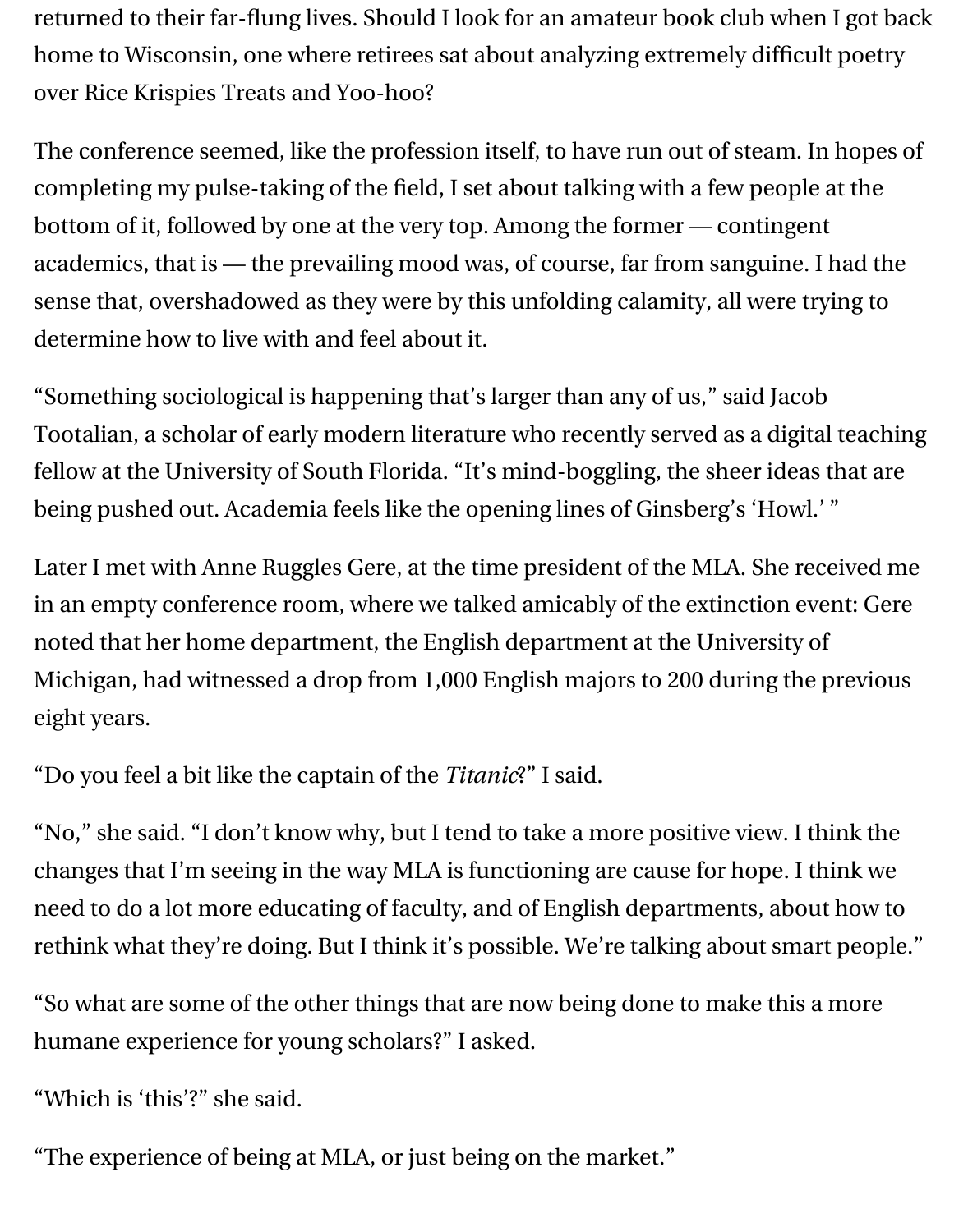"The first thing to say is that interviewing at MLA is no longer the thing," she said. "And that, I think, changes the environment here." She recalled her first MLA, in the 1970s, just after Peak English: "The sort of dominant scene was these frantic people clutching their briefcases, and looking at their watches, and hoping to God that somebody was going to call them, because they had come maybe with one interview," she said. "I haven't seen much of that here."

It was true: Most preliminary interviews had migrated to Skype, though I still encountered plenty of interviewees who'd flown to the conference on their own dime. But while this change saved interviewees much time and money, it was hard to ignore the fact that this was a surface-level fix — that academe remains one of the few professions that produce their own work forces, and that, wherever the interviews are happening, there are still immeasurably fewer of them than there are Ph.D.s.

"Do you have any advice for people like me who've left the profession and are seeking to make meaning of their time in academia, and looking to find fulfilling lives outside of the academy?" I asked.

A long pause ensued. "I — I don't think I have any basis for — no," she said finally.

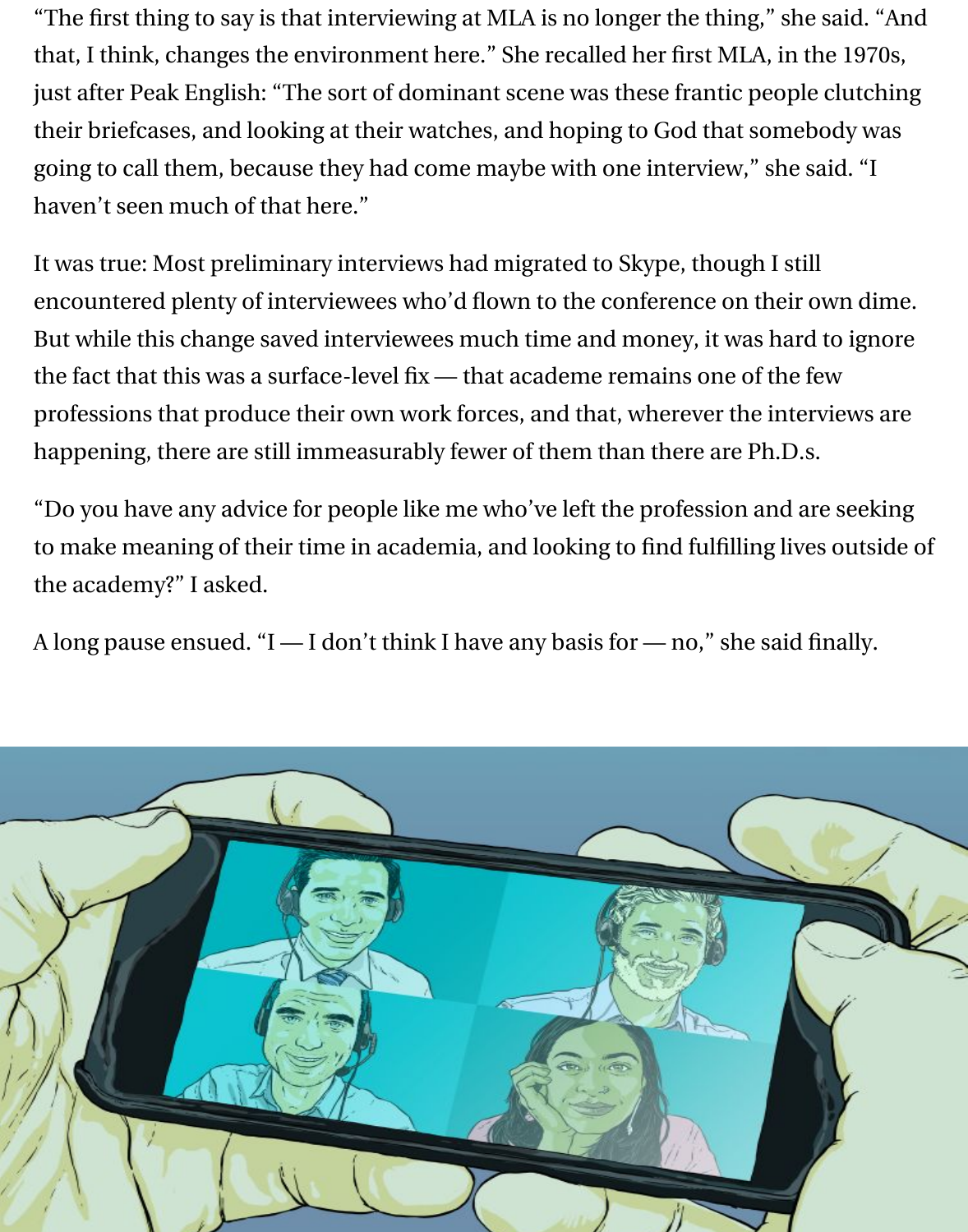**I** here was one thing I had left to do.

I made my way back to my room, where I took out my phone and opened an app called Zoom. I had arranged a video conference call that was to start momentarily.

One by one they arrayed themselves before me on my phone's screen, in tiles that bore their faces *Brady Bunch*-style. They were the finest souls with whom I had grown acquainted in grad school. And they were suddenly, all of them, gazing at me and blinking.

In one tile was Gary, a Renaissance scholar and my beloved office mate. Gary had no life to speak of beyond literature; all his internet passwords were "Renaissance." Many were the mornings I arrived at the office to find Gary asleep with his head on his desk, having spent the night there. He lived on Nutri-Grain bars and Haribos.

Another tile contained Wes: a stout blond man eternally in gingham, possessed of a falsetto laugh and quicksilver temper, and one of the world's authorities on *Paradise* Regained. In the afterlife, Wes and Gary will wander through Hades together, descanting on Milton and *The Lord of the Rings* movies.

A third tile showed Katherine, who had a serrated wit that could flay you in an instant and make you giggle at your own peeled body. A hummingbird aflutter with nervous energy, she spoke in breathy mumbles, so that you had to strain to hear each witticism. Her hair was electric.

A fourth displayed my roommate for the best stretch of grad school, an Americanliterature scholar. Irritatingly handsome, this guy, and an emotional savant who could've been a therapist but happened to really like Robert Frost. I'll call him Ken.

None of us had gotten a tenure-track professorship.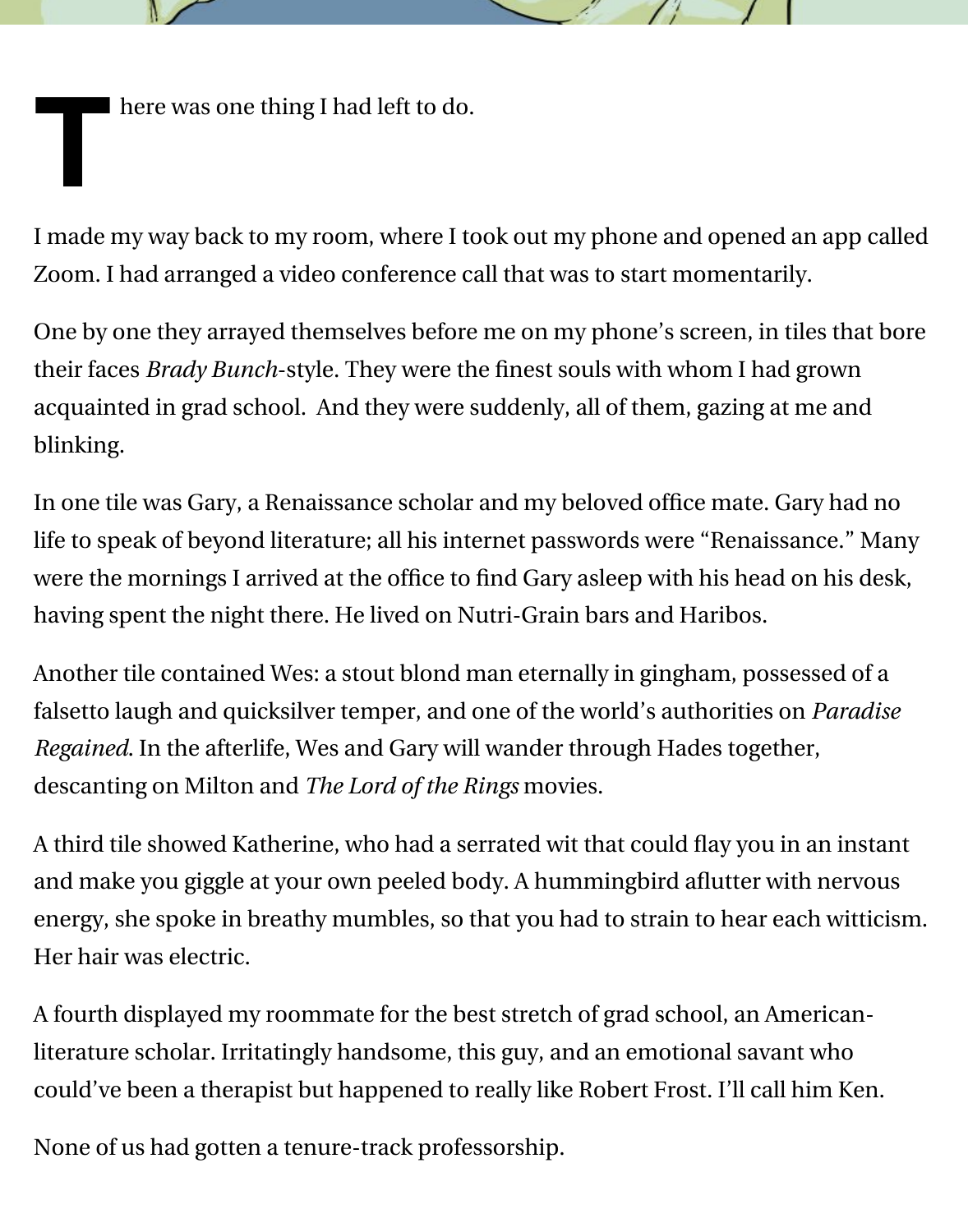"God, you guys have no idea how much I've needed you!" I said. "This conference is such a debacle, and no one here knows me, and my GI system is a wreck. I've slept hideously." I felt like crying.

"You do everything hideously," said Katherine.

"What about a therapeutic Keats suppository?" said Ken.

I felt my health flooding back.

We fell to reminiscing about the best of grad school: the most exhilarating seminars; all-night parties like frenzied Maypole celebrations wherein we'd dressed up as Prufrock or Flannery O'Connor, irrigated ourselves with martinis, leapt onto one another's backs.

"What do you think was the most powerful thing about it all, in hindsight?" I asked.

"The cohesive group thing," said Katherine. Everyone concurred. "For me there's never been that same ensemble-y dynamic, though I've looked for it," she went on. "It's just so hard to separate academe from friendship. There were times when I thought about quitting the Ph.D. program, and told other grad students, and they were like, 'Aren't you worried about losing your friends?' "

"So true," said Wes. "There was something almost militaristic about grad school, and not necessarily in a bad way. We were all thrown into the trenches together. We were really *doing* it! There was this sense that we were being broken down and built up again as new people, as these high-powered minds — only without the groupthink that gets enforced in a barracks. Do you guys remember how weird it felt to go home for a visit after that first initiation?"

This struck an immediate chord with us all. The triviality and isolation of life "on the outside," with its strip malls and Snapchat, had nothing to rival academe's camaraderie, its shared intellectual fervor.

*"I'm not just some schmuck," I said. "I did a Ph.D. in English."*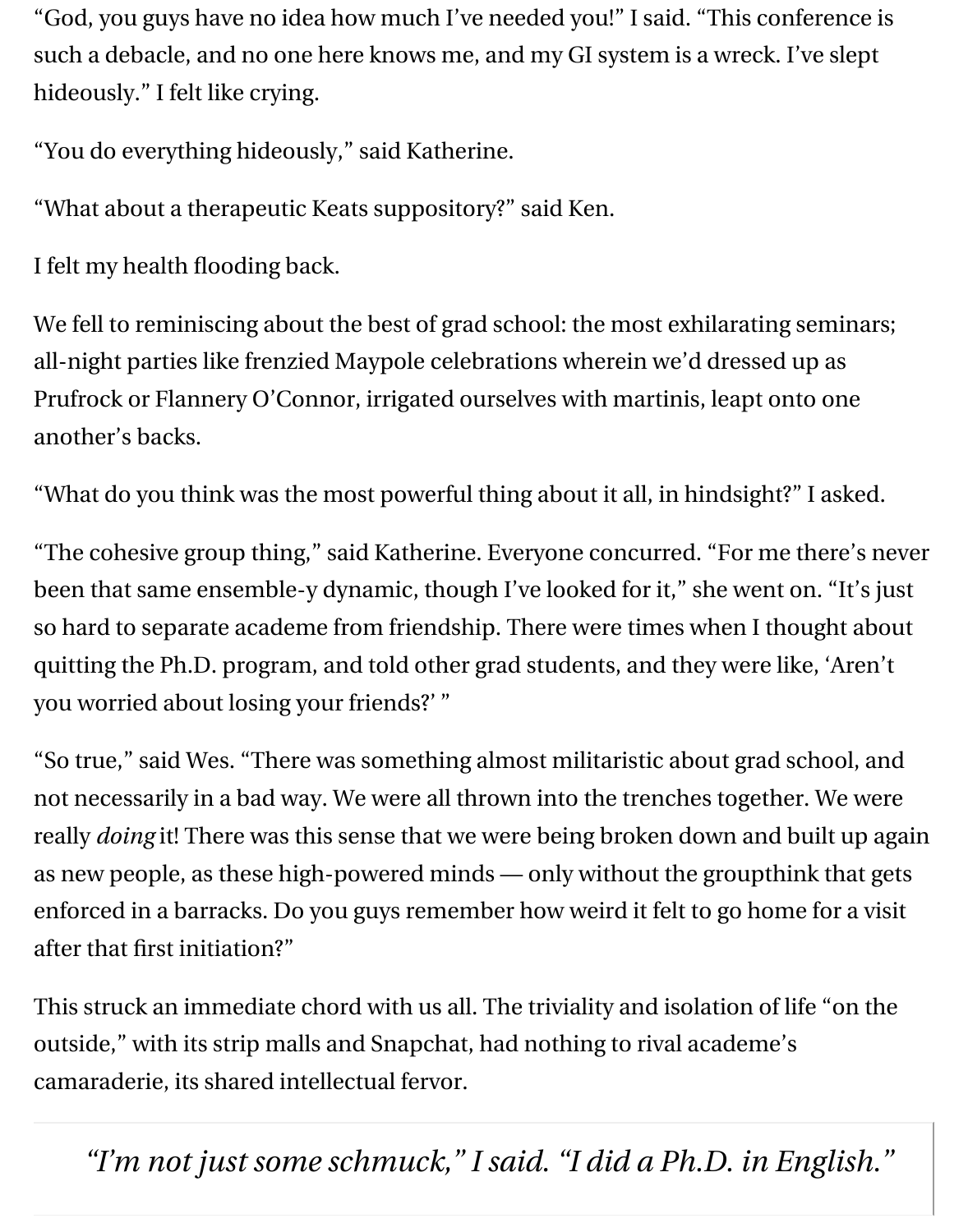community. I had come back to MLA unconsciously searching for that community, and had caught glimpses of it  $-$  at the bar, at the best panels  $-$  but recognized that it was closed to me now.

"I'm realizing," said Gary, "there's another thing that links all of us: the 2011 protests. and all that followed them." He meant the convening of multitudes at the Wi state Capitol to decry then-governor Scott Walker's "Budget Repair Bill," which to deprive state employees of the ability to collectively bargain. The intent be bill was to decimate the public sector, the university system included, by breaking its its its its interunions and thereby preventing its workers from staging any unified opposition mandates of the state.

At least 60,000 demonstrators descended on Madison at one point, deluging — beating drums, playing bagpipes, chanting. There were all-night sit-ins in Capitol itself. One night I walked through the building's marble corridors in t hours, taking it all in. I slalomed through sleeping bags, past protesters worki signs, strumming guitars. I saw Wes, Gary, and another peer huddled together *The Faerie Queene* by the rotunda, discussing it quietly and grading. The stake reading Spenser had never seemed so great, nor the power of poetry to magn

The bill passed despite all the resistance. Hard on its heels, Walker enacted a budget cuts that resulted in a loss of \$362 million for the UW system from 201 system-lost-since-2011/). And in 2015 he sought furtively to edit the system's (the "Wisconsin Idea"), deleting phrases like "search for truth" and replacing ["meet the state's workforce needs."](https://observatory.journalism.wisc.edu/2016/11/09/just-how-much-has-the-uw-system-lost-since-2011/) (https://observatory.journalism.wisc.edu/2016/11/09/just-how-much-has-t statement (https://www.chronicle.com/article/Where-Scott-Walker-Got-His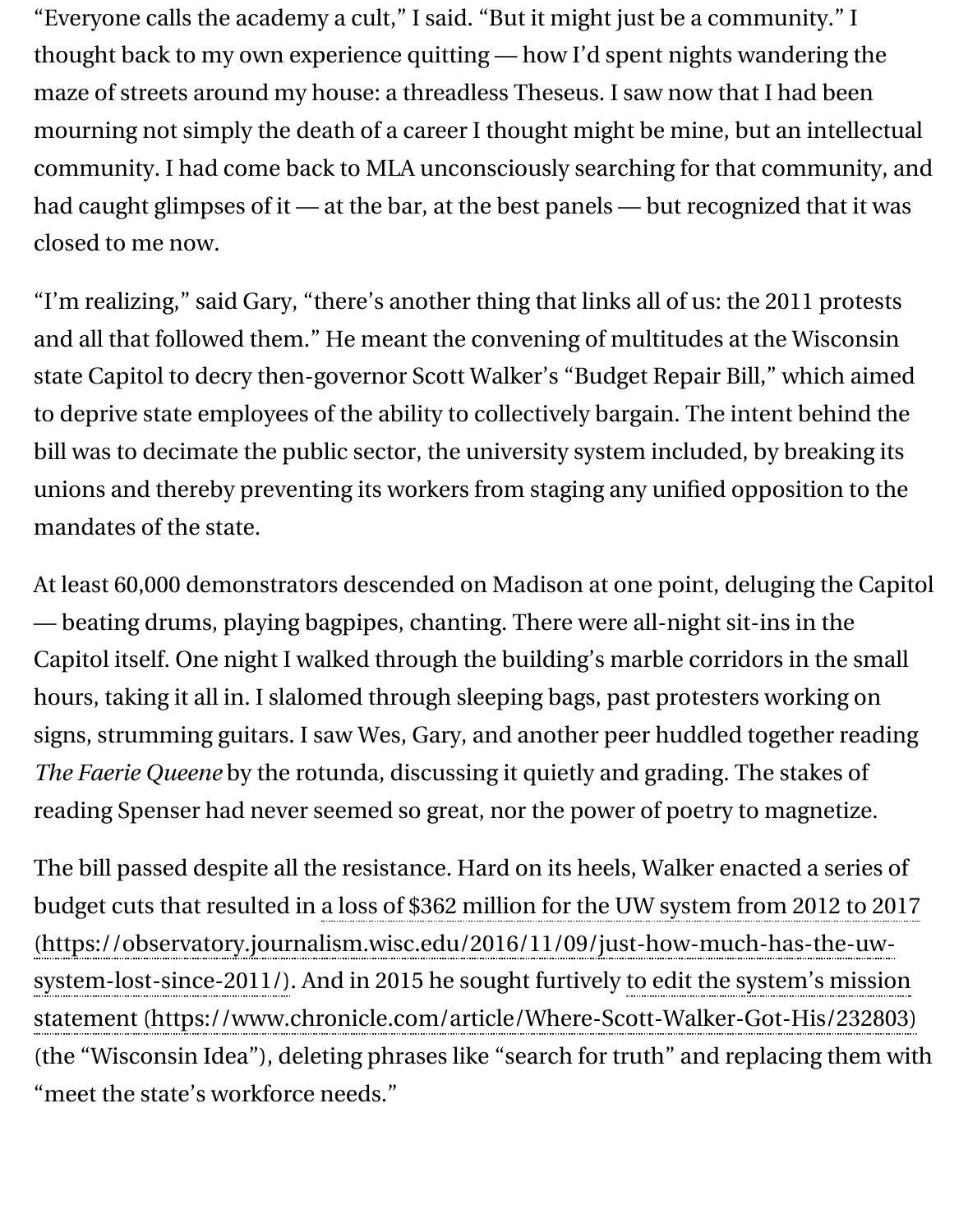In the wider context of the extinction event, this stands out as an especially grievous disaster. "The melancholy thing," Gary said, "is that it took the GOP assault on the UW to get me to realize how important the education I was getting was, and why it was significant for me to bring that to others. My moment of recognition was precisely when it was becoming clear that only a few of us would move on to the secure professoriate."

In retrospect, these losses seem like the death throes of the quaint monastic world to which we briefly belonged. Now it was hastening toward its end — and I saw that I'd come to MLA to compose a mental elegy for that world and for my time in it. At its best, it had cultivated that sense of togetherness we all remembered so wistfully, offering invitational spaces — classroom, conference, seminar — where people of every stripe might gather around works of verbal art in shared experiences of wonder. There they could assemble, at reservoirs of eloquence and vision — mingling, puzzling, praising then filter back into lives transfigured and refreshed, reminded that they belonged to something larger.

At its worst, this world was synonymous with egotism and the isolation that is egotism's endpoint: scholars with tumorous self-regard bragging about never attending a conference panel other than their own; writing opaque and narcissistic prose in love with its own argot; disdaining service work; forgetting — or blocking out — the grad students and adjuncts who rendered their privileged lifestyles possible.

Time was running out. "I have to go, you guys," said Katherine.

"Me too," I said. I had a bus to catch.

"This has been surprisingly cathartic," said Wes.

"It really has," said Ken. "How come we've never done it before?"

We made plans to do it again.

*Andrew Kay is a writer living in Madison, Wis.*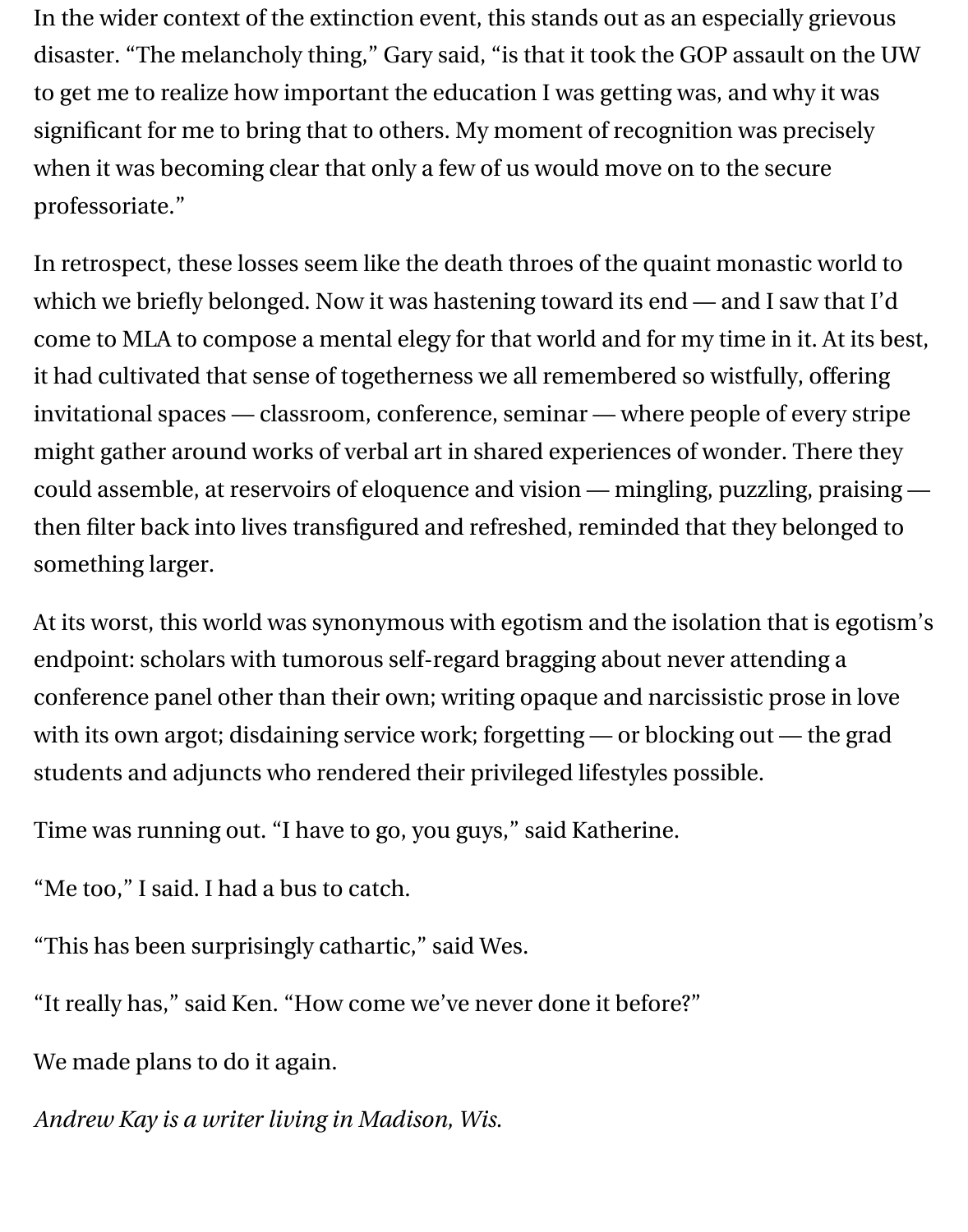

#### **[Why Everybody Loses When Someone](https://www.chronicle.com/article/Why-Everybody-Loses-When/242560) Leaves Academe**

We cope with it in ways that largely erase the people we lose, ignore their pain and grief, and suppress our own.



### **['The Great Shame of Our Profession'](https://www.chronicle.com/article/The-Great-Shame-of-Our/239148)**

How the humanities survive on exploitation.